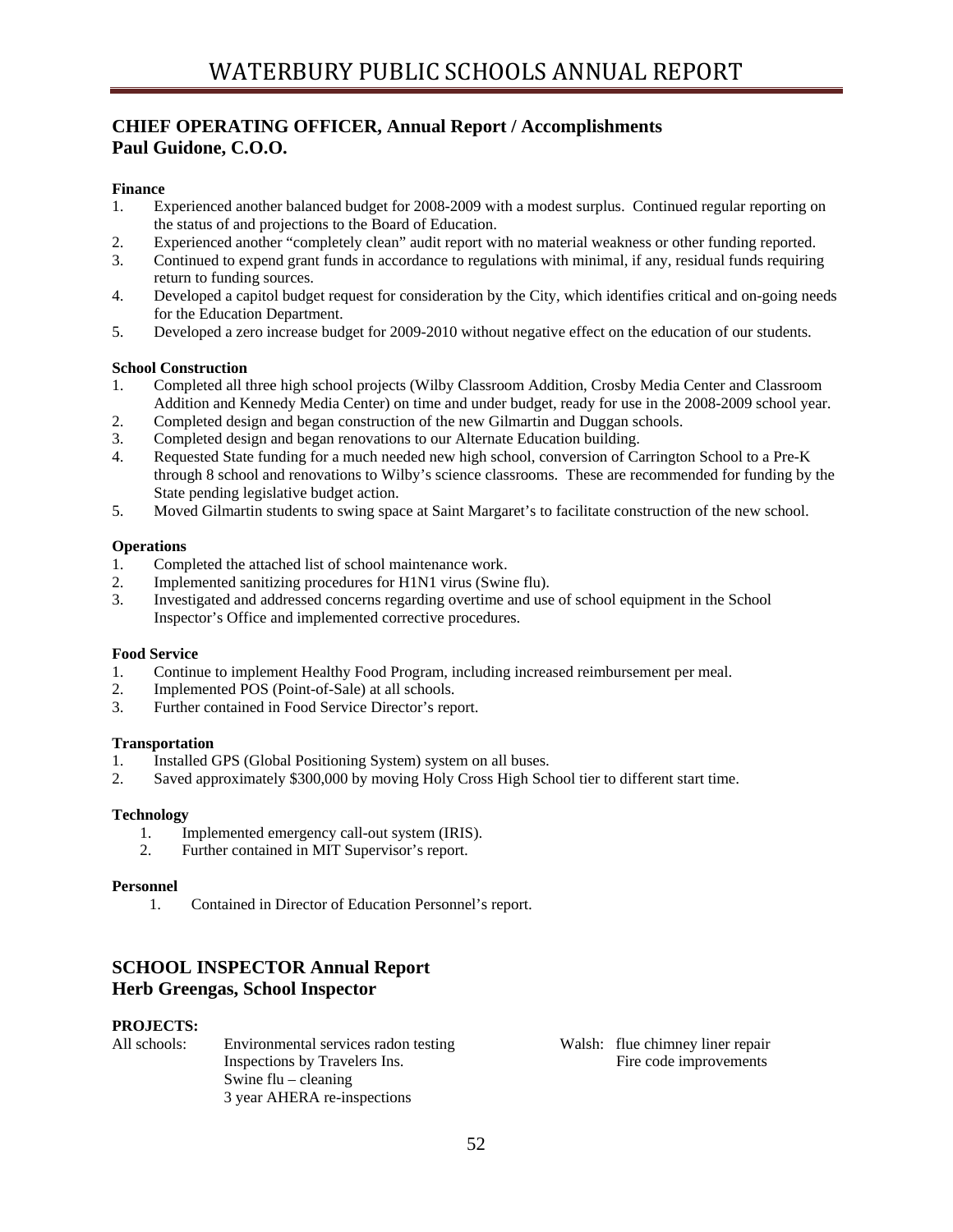Asbestos Abatement: – 8 schools (Tinker, Carrington, WSMS: Drum nipples boiler repair Washington, Bucks Hill, Chase, Kingsbury, Bunker Hill, Sprague)

 Wilby: Duct flex connectors Barnard tile replacement Storm sewer replacement Kitchen renovations Boiler tubes and gaskets Bucks Hill PreK – Corridor roof replacement Moves: State St. to St. Lucy's Gilmartin to St. Margaret's Bunker Hill roof entrance Chase Building -  $4<sup>th</sup>$  floor repairs – drop ceiling Chase School: parking lot Blinds Crosby - Blinds Gilmartin: portables moved to upper Wilby lot Pool filter building demolished Auditorium stage improvements begin construction of new building Boiler repairs, replace coils 62 Harper Avenue – cameras Hopeville: boiler repair Kennedy – Sidewalk and curb repair Kingsbury: kitchen renovations Duct flex connectors Maloney - closed circuit TV Monitoring Regan: school playscape access corrected NEMS – Peripheral duct work Rotella: boiler repair Blinds – Phase 17 Consolidated Grant Wallace lockers Lower parking lot drainage

# **SUMMER JOBS 2008 (8-21-08) Waterbury BOE Maintenance Dept. Prepared by: George Sacchi, Supervisor – BOE Building Maintenance Services**

# **HVAC Dept.**

- Barnard Install new bathroom attic exhaust fan and ductwork **(Completed 7-17-08)**
- Bergin Complex Check and service all exhaust fans **(Completed 7-11-08)**
- Laurel Complex Check and service all exhaust fans **(Completed 6-19-08)**
- Maloney Check and service all exhaust fans **(Completed 6-21-08)**
- Rotella Check and service all exhaust fans **(Completed 6-27-08)**
- Bucks Hill Repair leaking hallway radiator valves and actuators **(Completed 8-1-08)**
- Chase Replace steam traps in various first floor rooms. **(Completed 8-15-08)**

# **Plumbing Dept.**

- North End Middle Install washer, dryer and sink in Handicap Room **(Comp 6-27-08)**
- Tinker Remove House Trap in Kindergarten Room **(Completed 7-4-08)**
- Bucks Hill Remove House Trap in tunnel **(Completed 7-8-08)**
- Kennedy HS Install new flush valve stops **(Completed 7-11-08)**
- Crosby HS Install new flush valve stops on toilets & sinks. **(Completed 7-15-08)**
- Wilby Install new flush valve stops on toilets & sinks. **(Completed 7-27-08)**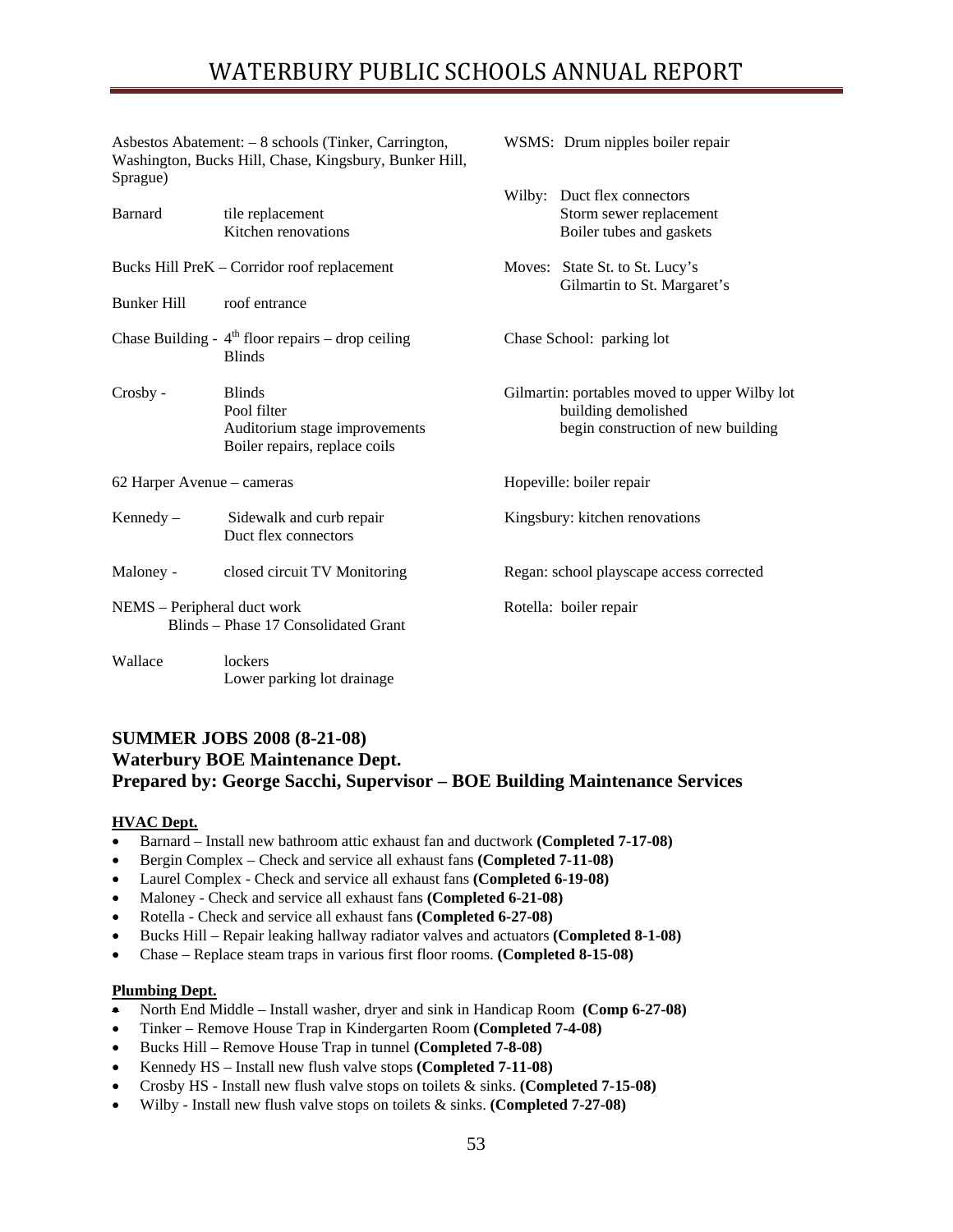- Chase install (2) wall mounted sinks in boy's basement bathroom. **(Completed 7-25-08)**
- All schools Go thru all bathrooms, repair problems as needed **(Completed)**
- All schools Perform annual inspection on sprinkler flow controls. **(Completed 7-31-08)**

# **Electrical Dept.**

- All schools test fire alarms, emergency lights. **(Completed 6-27-08)**
- Wallace Install lighting for exits, emergency lights and Smoke Detectors **(Comp.7-11)**
- Maloney Wire new computer lab **(Completed 7-15-08)**
- Bunker Hill Wire new computer lab **(Completed 7-18-08)**
- Barnard Wire new computer lab **(Completed 7-14-08)**
- Gilmartin Re-locate computer rack **(Completed 7-11-08)**
- Bucks Hill Wire new principal's office **(Completed 7-18-08)**
- 30B Church Street Wire new office **(Completed)**
- North End Middle School Repair underground feed for pole lights **(Comp.7-10)**
- Kennedy HS – Repair underground feed for pole lights **(Completed 6-27-08)**
- Kennedy HS Wire new basketball hoops **(Comp.7-25 -08)**
- Tinker Wire new computer lab **(Completed 8-1-08)**
- Chase Wire new computer lab **(Completed 6-27-08)**
- Generali Wire new computer lab **(Completed 6-27-08)**
- Bucks Hill Install camera for teacher access Portable to main bldg**.(Completed)**
- Barnard Wire new bathroom attic exhaust fan. (added 6-4-08) **(Completed 7-29-08)**
- NEMS Install washer, dryer and sink in Handicap Room. **(Completed 8-5)**
- Carrington Wire new lighting for drop ceiling in stairwells. **(Completed)**
- Bucks Hill Wire (2) new security doors for rear building access. **(Completed)**
- Wire new computer lab (added 6-18-08**) (Completed 6-27-08)**
- Gilmartin Wire new vending machine and two paper copiers. **(Completed 7-1-08)**
- Gilmartin Wire new A/C in classroom **(Completed 7-1-08)**
- Wendell Cross Wire new computer lab (added 6-19-08) **(Completed 7-4-08)**
- Kennedy Wire new computer lab (added 6-19-08) **(Completed 7-11-08)**
- Rotella Wire (22) classrooms for Projectors and Smart Boards. **(Completed 7-25-08)**
- (12) Schools install elect. outlets so AT&T can install fiber equipment. **(Comp. 7-18)**
- Wilby Wire new computer Lab in Room 314. (added 6-23-08) **(Completed 7-24-08)**
- 30B Church STRemove State St. intercom system and wire all rooms to Church Street office**. (Completed 7-30-08)**
- ST. Lucy Wire internet in entire building. Install circuits in Teacher's Lounge. Move Intercom system. Install outlets in class rooms. Remove wiring molding for code violations. Wire new camera security systems. **(Completed)**

## **Painting Dept.**

- Carrington Exterior of Portable buildings **(Completed)**
- Sprague Exterior overhangs **(Completed)**
- Brooklyn Classroom interiors classrooms & hallways **(Completed)**
- Barnard Scrape & paint Boiler Room walls & floor **(Completed 8-16-08)**
- Wilby/NEMS Paint parking lot lines **(Completed)**
- Barnard/ WSMS Paint parking lot lines **(Completed 8-16-08)**
- Tinker Repair (2) stairwell ceilings & brick wall (major scaffolding) **(Comp. 7-31-08)**
- Sprague Repair & paint storage room by office. **(Completed 8-11-08)**
- Wendell Cross Paint old library and new library. **(Completed 8-9-08)**
- Bucks Hill Paint renovated principal's offices **(Completed 8-1-08)**
- Chase Paint renovated Library **(Completed 8-1-08)**
- WAMS Paint nurse's office **(Completed 8-16-08)**
- NEMS Paint new police room office **(Completed)**
- 30B Church St Paint new office area **(Completed 8-8-08)**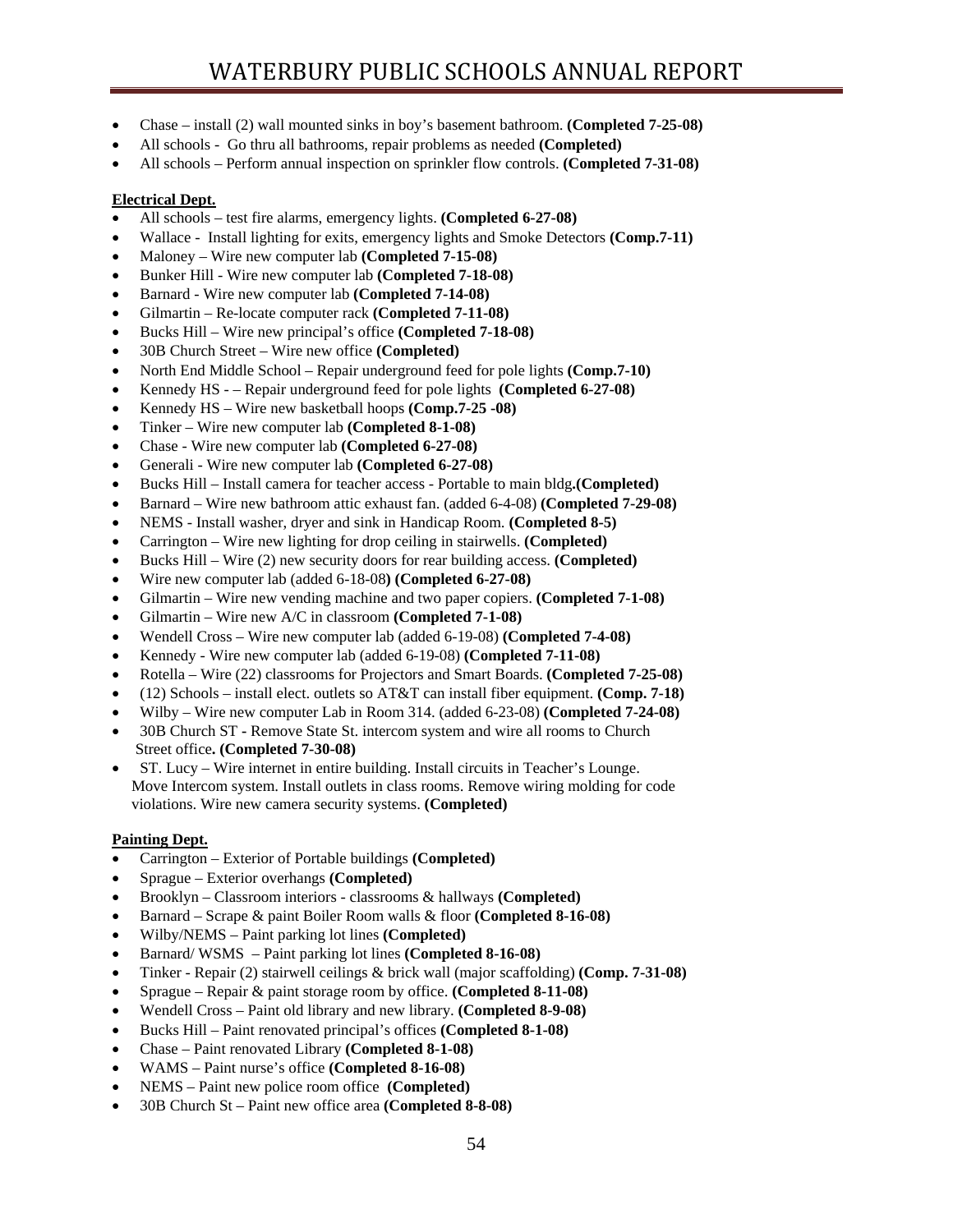• Wilson – Paint Child Development Ctr. portable hallway **(Completed 8-9-08)** 

# **Mason Dept.**

- Barnard Repair tile in front of main door **(Completed 8-15-08)**
- Barnard Repair gap in Café sub-floor and replace broken vinyl tiles. **(Comp. 8-18-08)**
- Bucks Hill Repair wall in computer room **(Completed 6-27-08)**
- Generali Set up picnic tables in the playground with cement **(Completed 8-5-08)**
- Kennedy HS Repair tiles and blue stone ramp **(Completed 6-27-08)**
- North End Middle Repair, re-locate and install Flag Pole **(Completed)**
- Tinker Replace concrete sidewalk by Congress Avenue **(Completed)**
- Washington Repair floor tiles **(Completed 6-23-08)**
- Washington Set up picnic tables in playscape area **(Completed 6-13-08)**
- North End Middle Repair brick column and wall outside of Café **(Completed)**
- Wilson Repair floor tiles **(Completed 7-1-08)**
- Wilson Repair concrete step in front of Gym **(Completed 7-3-08)**
- Wendell Cross Rebuild brick wall in front of boiler room **(Completed)**
- Bucks Hill Portables **(Aug 8th)** Install vinyl tiles in two principal offices (# 221 and 224)**(Completed 8-15-08)**
- Regan Install (4) posts & chains in driveway to playscape area. **(Completed 8-4-08)**
- Carrington Install new tiles in portable Rooms P121 and P116 **(Completed 7-31-08)**
- Walsh Repair bubbled sub-floor and replace vinyl tiles (8 rooms) **(Completed 8-1-08)**
- Sprague Install (3) post and chains in playground area. **(Completed 8-4-08)**
- NEMS Install new tiles and cove base in new principal's office. **(Completed 8-1-08)**
- Regan Install post, chain & sign in upper driveway **(Completed 8-18-08)**
- WSMS Girl's Locker Rm. patch foundation crack & floor tiles **(Completed 8-18-08)**
- Wilson remove carpet and install vinyl tiles in Child Dev Ctr hallway **(Comp. 8-18-08)**
- Wendell Cross repair front entrance concrete slab & steps **(Completed 8-19-08)**

# **Carpentry Dept.**

- Bucks Hill Build partition in principal's office **(Completed 7-29-08)**
- Barnard Repair classrooms windows **(Completed)**
- Wallace Install ceiling tiles on 1st floor hallway. **(Completed 7-27-08)**
- 30B Church Street Enlarge office space **(Completed)**
- Carrington Re-tar roof over library **(Completed)**
- Carrington Install drop ceiling in stairwells. **(Completed 7-25-08)**
- Bucks Hill Purchase & install (2) security doors for rear building access **(Completed)**
- Rotella Install (22) Projectors and Smart Boards in classrooms. **(Completed)**
- Rotella –Install and mount (4) new speakers in the library before Aug. 18<sup>th</sup>. **(Comp 7-25)**
- (19) Schools install 4' x 4' x ¾" electrical panel boards. **(Completed 8-1-08)**
- WAMS Install chair rail around cafeteria walls to prevent damage. **(Completed)**
- Bucks Hill finish installation of steel panel wrap on lower back of building **(Comp)**
- Bunker Hill Replace/repair front entrance support beams & facia siding **(Completed)**

# **Grounds Crew Dept.**

- Wilby, Crosby, Bucks Hill, Regan, Gilmartin Cut brush as required **(Completed)**
- All Schools–Cut athletic fields grass & perform general landscaping activities **(On-going)**
- Rotella pull out damaged/sharp lawn edging around playscape area. **(Comp. 7-2-08)**
- Rotella Pick up crushed stone & lay down in new playscape bicycle area **(Comp.7-15)**

## **General labor Department**

- Move furniture/chairs and tables to and from for summer school programs. **(On-going)**
- Delivery & pickup handicap materials for summer school programs. **(On-going)**
- Transport and delivery each school's student's records. **(Completed 6-23-08)**
- Delivery cleaning materials to all schools **(Completed & On-going)**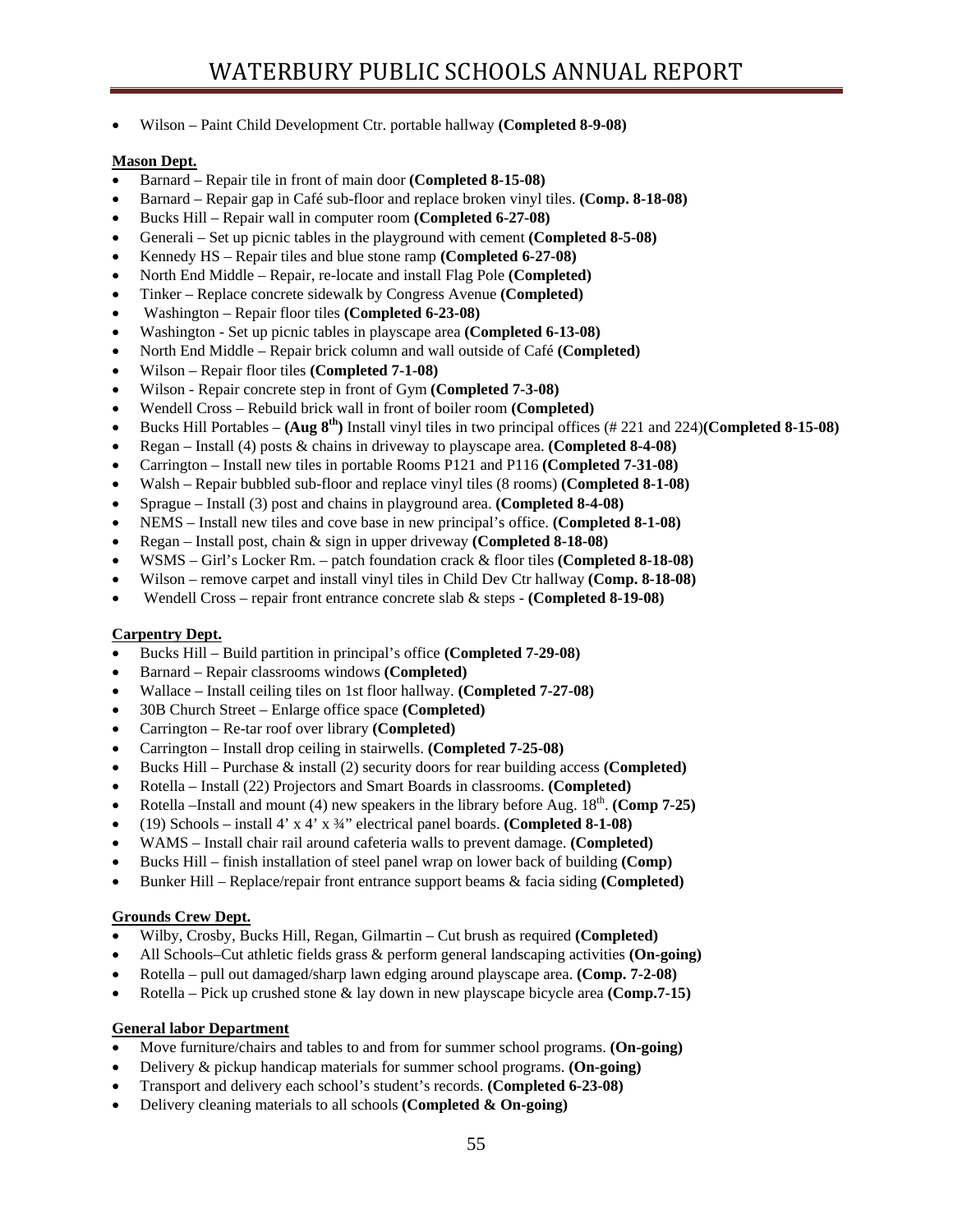- Deliver copy printing paper to all BOE facilities **(Completed 7-11-08)**
- Chase Remove furniture & pull up carpet. **(Completed 6-23-08)**
- Carrington Pull up carpet in Room P116 **(Completed 6-27-08)**
- All schools clean up debris as required **(On-going)**
- Bucks Hill Portables- **(Aug 8th)** Move furniture out of two principal offices and take up carpets. **(Completed 8- 11-08)**
- Crosby Provide (4) temps. to move furniture to new Media Center. **(Comp 6-17-08)**
- Enlightenment School/ St. Lucy furniture, desks etc. transfer. **(Completed 8-18-08)**

## **Kitchen Renovation & Asbestos Abatement Contracts (Todd Genovese)**

- Walsh Asbestos abatem't, Fire Code upgrade and Kit. renovation **(Completed)**
- Barnard Asbestos abatement and Kitchen renovation **(Completed)**
- Kingsbury Asbestos abatement and Kitchen renovation **(Completed)**

# **Outside Service Contracts/ projects**

- Tinker Inspect/Repair steel window Lintels & install brick anchors on back wall **(Completed)**
- Generali Re-point brick on upper right side only over windows **(Complete)**
- Washington Cut down two large trees (stump grind driveway tree) **(Comp. 8-1-08)**
- Washington Re-surface front entrance asphalt sidewalks **(Complete 8-20-08)**
- Hopeville Re-surface school city street entrance **(Street Dept. to patch only)**
- Wilby Re-tube Boiler # 1 and Boiler #3 **(Completed)**
- Crosby Rebuild air compressor for boilers **(Completed 8-15-08)**
- Crosby Repair and overhaul (4) Pool filtering systems **(Completed 8-20-08)**
- Crosby Repair/renovate auditorium seating **(Completed 8-4-08)**
- Crosby Replace/Renovate Stage curtains and rigging systems. **(Completed)**
- WSMS Replace A/C Chiller Pump & Valve controls **(Completed 7-28-08)**
- Bucks Hill Corridor Roof design & specs completed **(Completed)**
- Wilson Install steel panel wraps above Gym windows to stop leaks **(Completed)**
- Wilby Dig up & repair broken drain pipe outside auditorium **(Completed)**

# **FIRE CODE UPGRADES**

- Walsh Fire code upgrade/renovations **(Completed)**
- Crosby/Wallace fire alarm system New Library additional has received temporary C of O approval. The Electrical contractor (C&H) is still working on the 2007 Fire Code Upgrade and needs approval from the Fire Marshall before tying in the new Library. **(Completed)**

## **Summer Asbestos Abatement Schedule**

- Chase Abate Boiler Rm, nurse's bathroom & storage area under Stairwell D **(Comp 7-8)** Lower Classroom B111 - remove ACM VAT tiles & install new vinyl tiles. **(Comp. 8-18)**
- Carrington Cust. Rm piping, Main Ent. VAT, Stairwell & Library. **(Comp. 8-22)**
- Bunker Hill Rm F101 & Kitchen pipe insulation, Main Entrance ACM VAT remove & replace new floor tiles. **(Completed tiles 8-20-08)**
- Tinker Pipe insulation in Custodian & Boiler Rm and Nurse's Office tile floor **(Comp.)**
- Washington Basement Rm pipe, kitchen, classroom & stairwell pipe insulation **(Comp.)**
- Bucks Hill Abate Basem't pipe insul. & repair plaster ceiling. Remove ACM in Boiler Rm & pipe tunnel. Remove/replace VAT in Rm 115. Abate (2) pipe chases. **(Comp.)**
- Kingsbury Basement storage Rm pipe insulation abatement **(Comp.)**
- Sprague Kindergarten remove ACM ceiling plaster **(Comp. 8-19)** and pipe ACM insulation in tunnel **(Comp. 8-20)**. Basem't Pre-K Kitchen closet & floor tiles - remove and install new vinyl tiles. **(Completed 8-22)**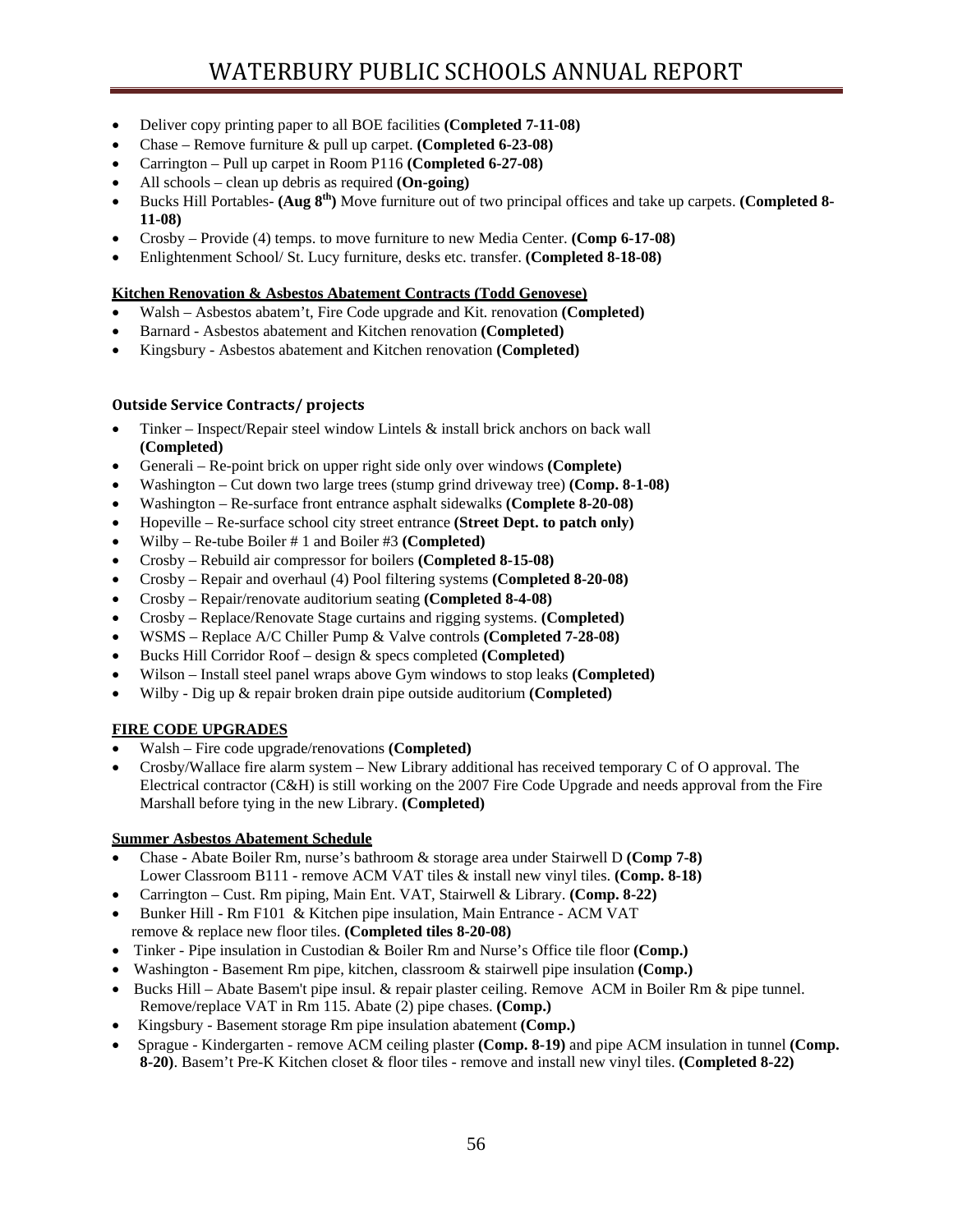# **FOOD SERVICE / DEPARTMENT OF EDUCATION Annual Report LINDA FRANZESE, FOOD SERVICE DIRECTOR**

We began the 2008-2009 School Year with three newly renovated kitchens: Kingsbury, Walsh and Barnard Schools.

We started and completed the installation of a Point Of Service (POS) computerized software / hardware system for all of our school cafeterias and streamlined the State and USDA mandated reporting information for claim reimbursement, eliminating much of the handwritten reporting that was done previously on a daily basis by both our school staff as well as our Central Office staff.

From a nutritional standpoint, we continued to take advantage of the DOD (Department of Defense) Program that allotted funds from the government to be utilized to purchase fresh fruits and vegetables for all public schools, city wide. In addition, we applied for our  $2<sup>nd</sup> FFVP$  (Fresh Fruit & Vegetables) Grant, a federally grant funded program where certain schools are chosen by USDA and the State to participate and based on the interest of the principals. We await the State's determination at this time.

The City and Board of Education chose again to participate in the CT Healthy Snacks and Beverage Certification Program that only allows certain items to be sold to students that are approved by the State via ala carte lines, vending machines and fund raisers. The Food Service Division receives additional funding from the State for participating in the program, receiving close to a quarter million dollars annually.

The Department continues to operate financially without any assistance from the general fund, allowing us to make more improvements to the Food Service Program in the future. Kennedy High School and Bucks Hill School kitchen renovations are anticipated for the summer of 09-10.

# **COMPUTER TECHNOLOGY CENTER Annual Report Will Zhuta, Supervisor**

## **ACCOMPLISHMENTS**

ProgressBook, an Educational management Solutions, for teachers, and principals was purchased for all elementary schools. The software will allow for more efficient use of time and reduce time spent on administrative tasks. It will improve parent communications, allow for an electronic grade book, student progress reporting and end of marking period grade submission. Homeroom/Classroom teachers will have access to student biographical information, attendance (current and historical) data, teacher web pages, and the ability to share lesson plans. Planning, organizing and implementation phases are being developed to ensure the project's success.

The District Technology Plan was revised to outline the district's plan for the next three years. The Technology Committee reviewed each goal and objective to ensure it met the District vision.

Planning for the district Data Warehouse has commenced. The DW will allow for data driven decisions that will improve teaching and learning. Educators will be able to:

- 1. Assess the current and future needs of students
- 2. Decide what to change
- 3. Determine if goals are being met
- 4. Engage in continuous school improvement
- 5. Identify root causes of problems
- 6. Align instruction to standards.
- 7. Provide personalized instruction.
- 8. Track professional development
- 9. Meet accountability provisions of NCLB
- 10. Keep constituents informed about progress.

District and School Improvement Plans (DIP) (SIP) require my department to evaluate key data metrics and produce dashboard reports that will allow key personnel to monitor their progress. These reports are created on a quarterly basis and are updated on the SharePoint directory for immediate access. We will continue to provide these ad hoc reports for effective district monitoring and goal alignment.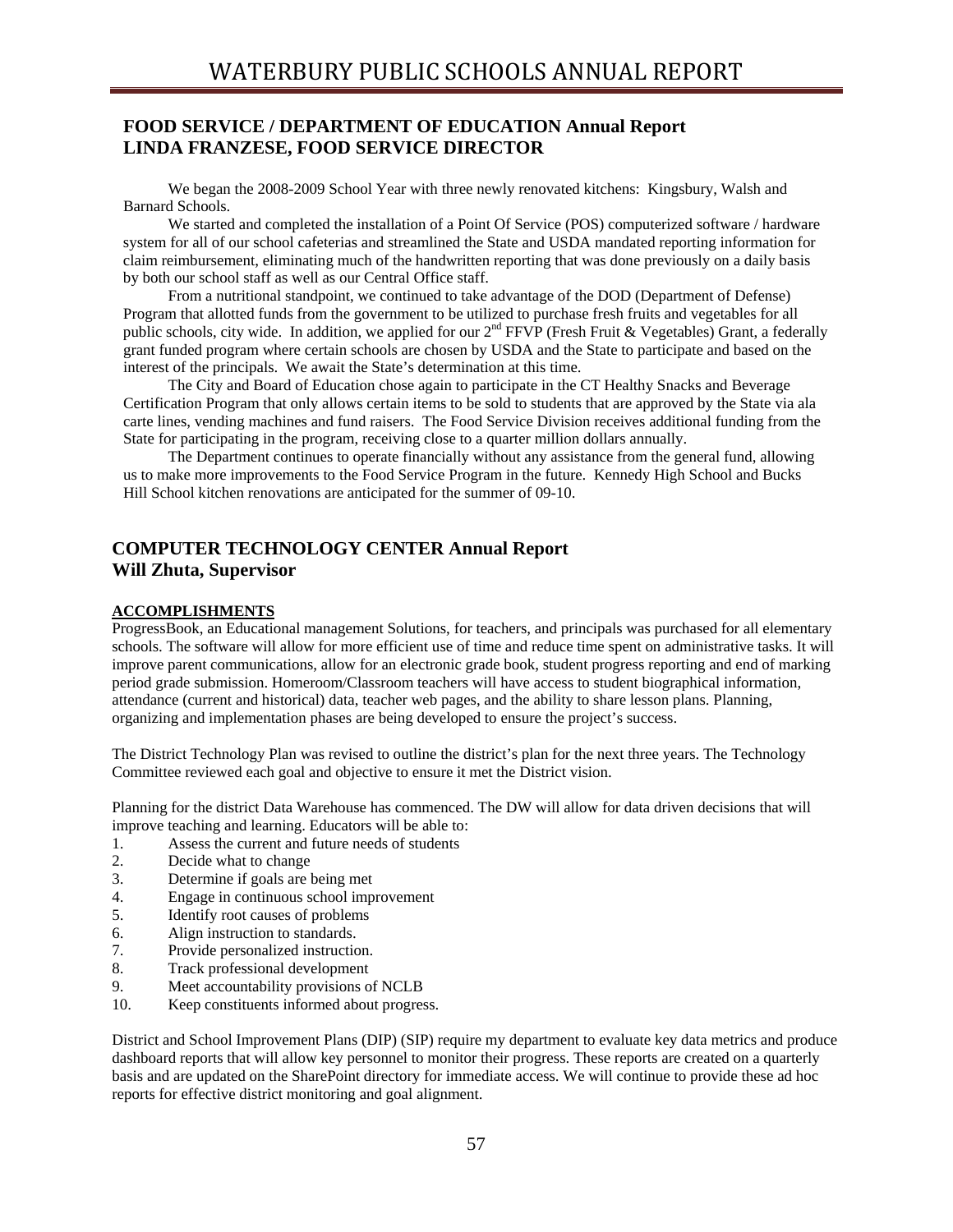# Evaluate VOIP (voice over IP) solution for the District

Put handset in every classroom and provide teachers with voicemail box to enhance communication

## Disaster Recovery System and Plan

A Documented Disaster Recovery plan and system is installed, along with a comprehensive documentation that will ensure the quick and orderly recovery of business operations in the event of an emergency.

## Redundant Email Archiving System

An E-Discovery Plan for email storage and archiving is implemented. Email retention policy for E-Discovery will ensure compliance with the law. The network device saves and preserves incoming/outgoing emails to guarantee preservation of evidence.

## Automated Attendance Calling

The Student Information System (SIS) and the message alert system are linked, so any student absent from school will receive an automated call to their home; alerting parents of the absence.

## Smart Boards

We have continued to increase the number of smart boards in the school district. Smart boards have become an integral part of a technology initiative. Smart Boards help infuse technology into the curriculum and provide an interactive, intuitive learning experience.

# RESPONSIBILITIES AND STRENGTHS

## Student Management

- Direct, plan, and coordinate the programming and operation
- Student Grade Reporting
- Student Attendance
- Personnel Support maintenance
- Discipline Compliance
- Honor Rolls, Grade Distributions, Failure lists and Promotion List for every Marking Period
- Ranking and Transcripts
- Student Mobility Maintenance
- Application Program development for Federal and State reporting
- Training and Professional Development of Central office and school personnel (administrators and secretaries)

#### District Administration

- Analyze, investigate, and advise the administration regarding purchase or leasing of suitable equipment and supervise feasibility and procedural studies
- Backup and Maintenance procedures
- Co- Chair District Technology Committee
- District Improvement Plan Committee
- Supervise the installation of routers, servers, computers, printers, controllers, and cabling of such equipment

## Human Resources

- Teacher Attendance and Absence Call-In System are managed by this department, data is updated daily
- Teacher seniority, certifications and general information is maintained by this department

## System Administration

- Responsible for over 18,000+ network users Security and data Integrity maintained
- Manages administrative computer and information technology tasks
- Web based student administration access to high school staff members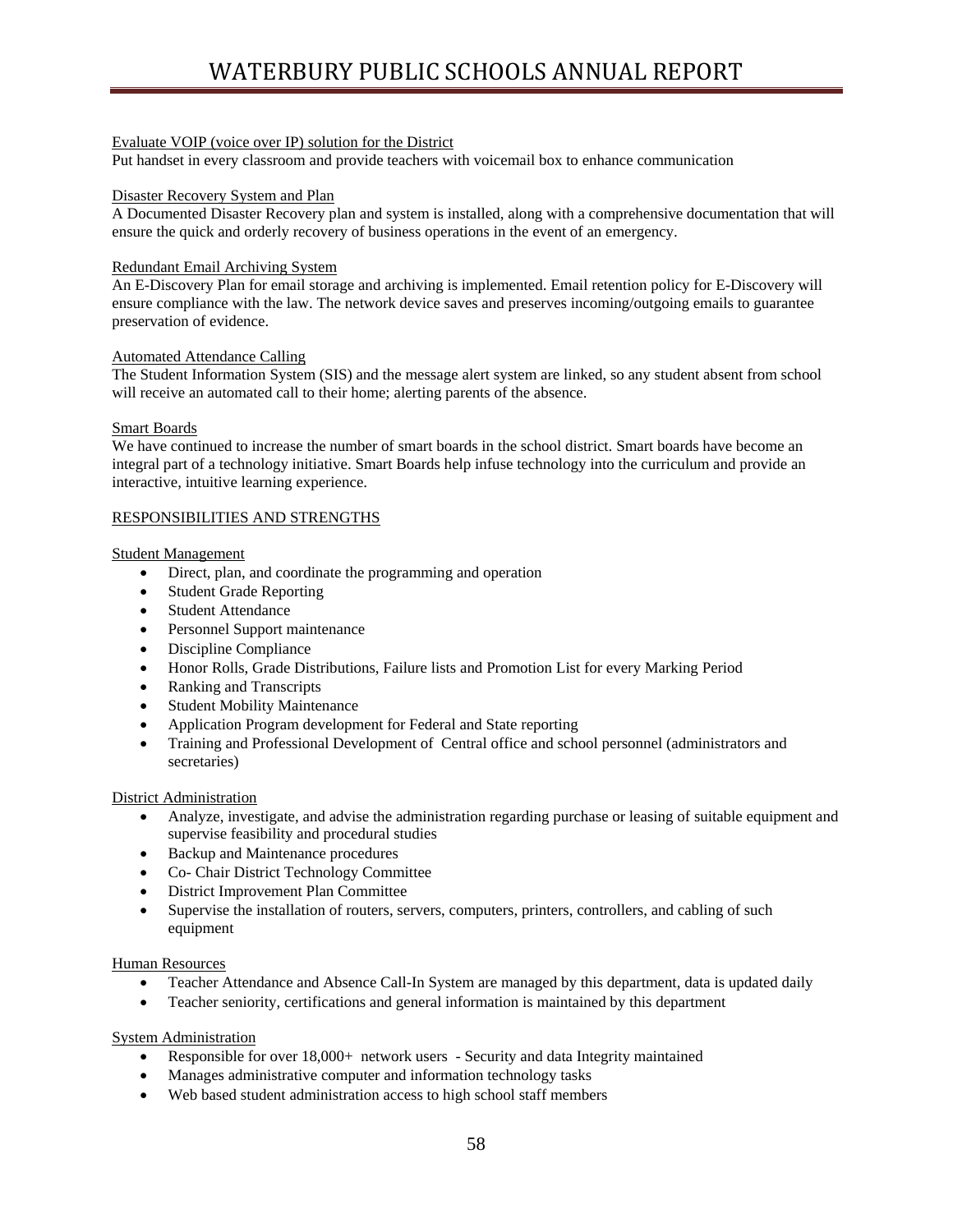# **Networking**

- Setup and Maintain Internet Services, Proxy Servers, Domain Name Servers, Active Directory, MS Exchange, Antivirus and Firewall Services for all schools.
- Monitor, Troubleshoot and Maintain Internet and Intranet.
- Web Page Administration
- Network Administration: Security, User Rights, Groups, Configuration and User Policies
- Wide Area Network Design and Implementation

## Computer Repair and Maintenance

- More than 800 on site computer repairs
- Install, repair , and maintain printers and faxes in the district
- Order and install parts for computer repairs
- Backup and restore documents on pc's
- In-house monitor repair
- Web site maintenance
- Technical support for school Administrative and teaching staff
- Inventory of the district equipment
- Warranty repair
- Network infrastructure maintenance and repair

# FUTURE AND IMMEDIATE GOALS:

- Develop best practice procedures that will ensure continuity with technology integration
- Purchase a commercial Data Warehouse System to improve the storing and dissemination of student

achievement data

- ♦ Continue to enhance the district WEB site
- ♦ Integrate state reports in to the database for automation
- ♦ Expand "ProgressBooks" a class management software solution, into the elementary schools
- ♦ Continue to plan and coordinate Technology Professional Development activities that will enhance classroom computer literacy

♦ Continue to provide a high level of technical service to administration and school personnel on all computerrelated aspects

- ♦ Train and support classroom teachers in the use of instructional software
- ♦ Refine middle school scheduling processes
- ♦ Computerize teacher and administrative certification
- ♦ CMT and CAPT Scores stored electronically for future analysis
- ♦ Integrate the school readiness program into our student management system

♦ Collaborate with the Special Education department to ensure communication between the electronic I.E.P. system and the district Student Information System

♦ Develop Curriculum Management Data collection portals that will content supervisors to smooth the progress of data sharing, between supervisors and subordinates.

# **EDUCATIONAL GRANTS Annual Report Linda Riddick-Barron, Supervisor**

## **1. Goals**

# **A. Accomplishments of Goals 2008-2009**

 The action plan and strategies that related to Professional Development in the District Improvement Plan and School Improvement Plans were successful in using the allocated Title IIA funds for additional training. Principals used the funds for stipend support of the after school meetings. The financial and educational assistance to the educators continue to be provided through the Principals Forum, the Administrators meetings, visits directly to the school, e-mails and phone call.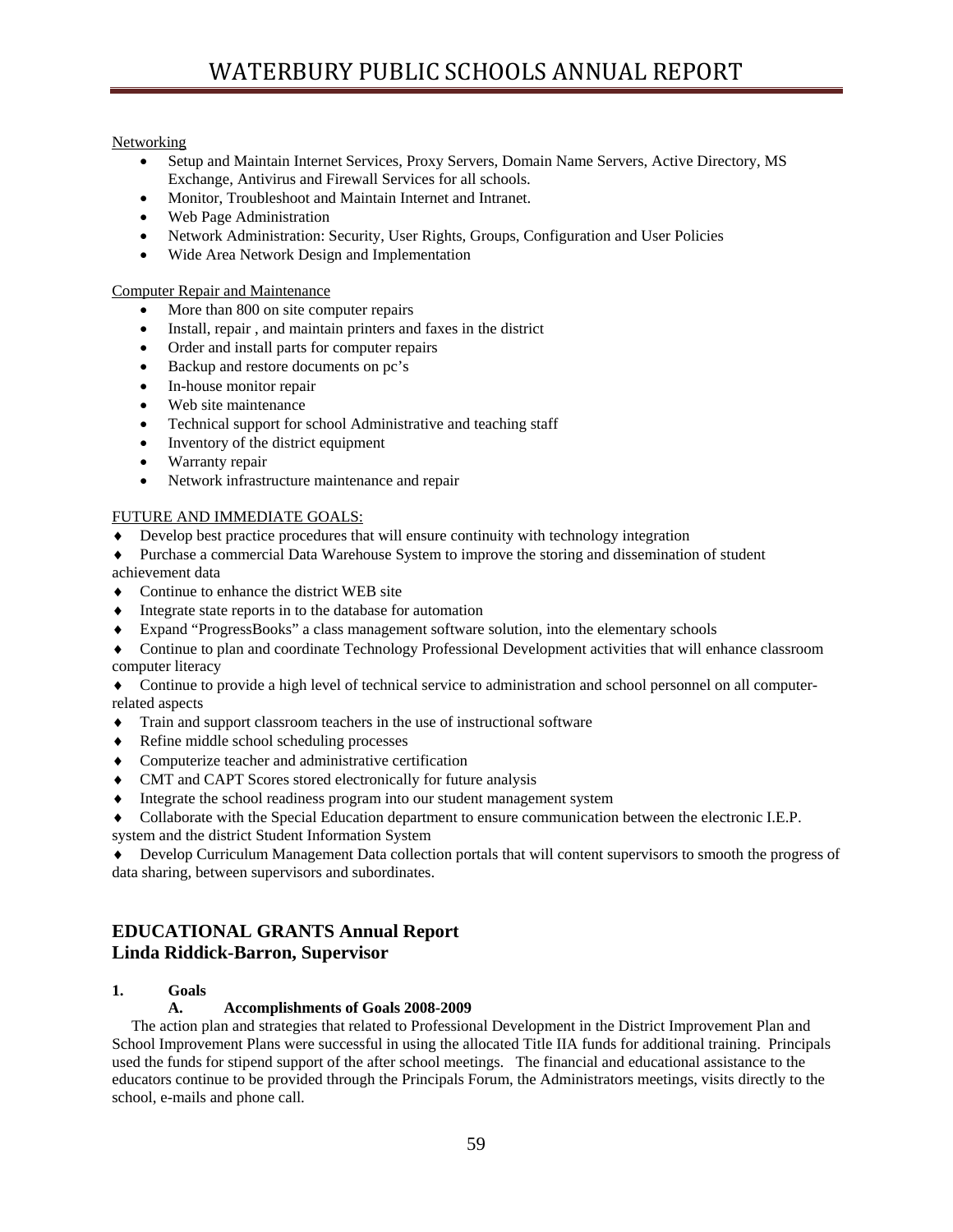Goals for parents to be actively engaged in the educational process are assistance and training at the district and school level providing support to parent liaisons, helping to build parents' capacity for involvement through training, information and coordination activities: section (118) (e), ESEA. We will continue to help to organize and coordinate training opportunities for parents to understand topics that will help them become equal partners with educations in improving their children's academic achievement.

Goal for NCLB are to work with the district, parents, and SES providers in the implementation of NCLB programs/services for the Waterbury school system. Specifically to provide NCLB parental notification letters/program applications, parental workshops, parental surveys, NCLB expo, public school choice transfers, supplemental educational services and NCLB district program data.

# **B. Goals for 2009-2010**

To implement the district plans under the American Recovery and Reinvestment Act, to support the schools in accomplishing the plans outlined through school wide and improvement plans to support NCLB coordinator's goals, community liaisons goals and office staff. Lastly, to continue ongoing support of other federal and state grants in the Consolidated Application.

# **II. Highlights**

The six annual workshops, conferences and meetings to strengthen parent's academic understanding. A Back to School Rally was held on August 20, 2008 at Library Park (community collaboration).

The NCLB grant coordinator provided the following services:

Mailed NCLB Eligibility Letters and Applications to all eligible families – August 2008

Provided NCLB Expo for Parents – November 20, 2008

Provided Public School Choice Program and Supplemental Education Services

Collaborated with state/federal education departments with NCLB District Surveys

# **III. Strengths**

Continued open lines of communication, support and information to the public schools and private schools. District Title I Parent Advisory Council (DPAC) with the support of the schools and parent liaisons, hold regular monthly meetings. Knowing that effective parental involvement is a partnership with the following: Superintendent of Schools, Council, Supervisor of Educational Grants, Title I schools, principals, teachers, parents, students, program supervisors, parent liaisons and the community. Building capacity for parental involvement.

NCLB legislation and programs provide high achievement and accountability standards, for the educational process. NCLB parental notification/eligibility letters informed and updated parents on the achievement levels for school district, schools and students performance.

NCLB Public School Choice program provided eligible families – the choice and opportunity to transfer students to schools not identified "As in need of improvement".

NCLB Supplemental Educational Services has provided eligible families – the choice and opportunity to receive free tutoring services. This particular service has assisted students and the school district in it s quest, of obtaining high academic achievement – in the areas of numeracy and literacy.

NCLB programs provide parents additional educational opportunities for their children.

NCLB programs require parental involvement and participation.

# **OFFICE OF COMPETITIVE GRANTS Annual Report Louise Allen Brown, J.D., M.P.A., Grant Writer**

# **I. Goals**

A. During the 2008-2009 year, the Competitive Grants Writer aggressively pursued competitive grants and discounts for Waterbury Public Schools, submitting grants applications to federal and state government agencies, and to a private foundation. The following lists detail competitive grants awarded to Waterbury Public Schools in this fiscal year, *and* competitive grant applications submitted during this fiscal year.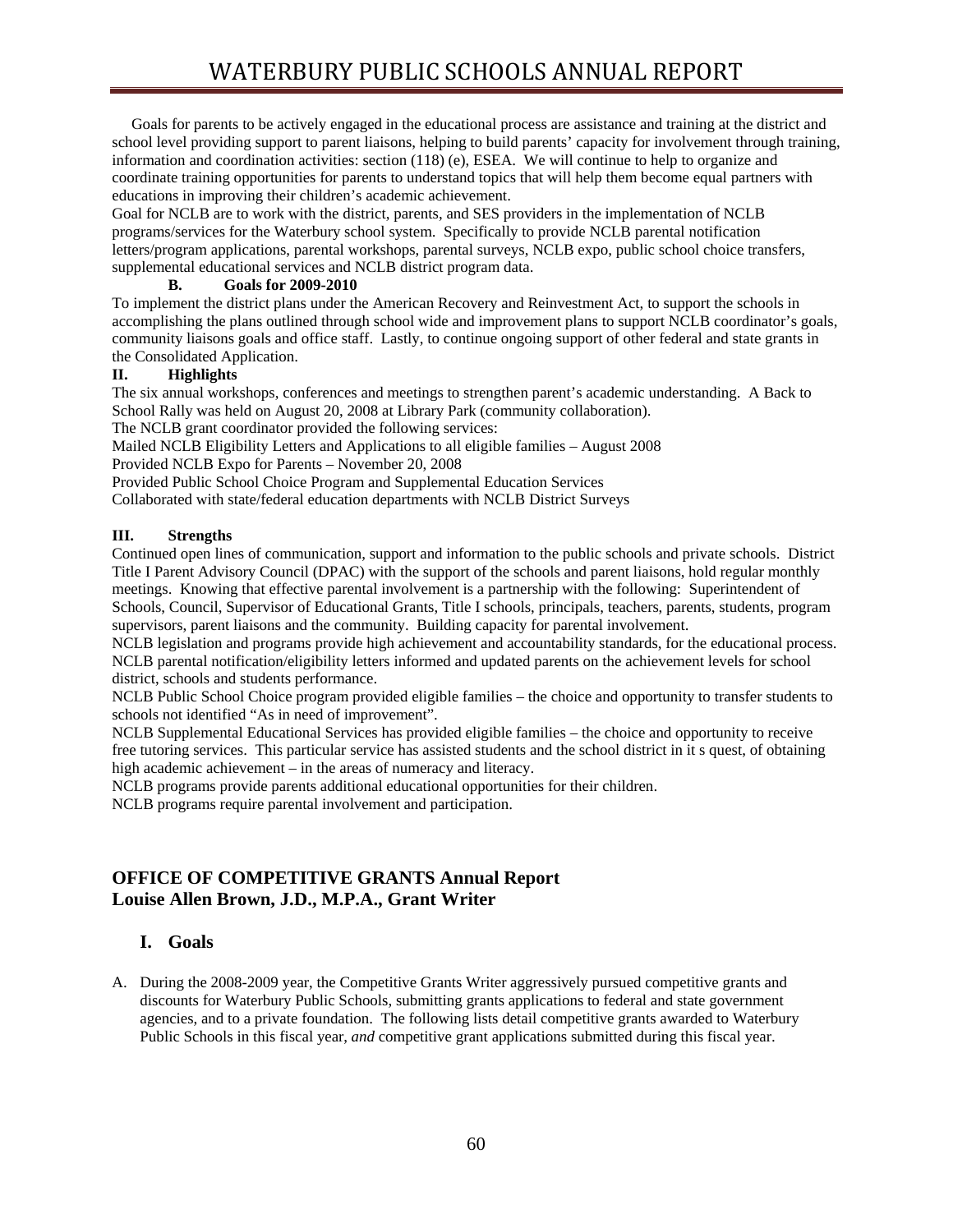|              | <b>COMPETITIVE GRANTS AWARDED To Waterbury, 2008-2009 -</b>                 |                      |
|--------------|-----------------------------------------------------------------------------|----------------------|
| $\checkmark$ | Primary Mental Health Grant - Brooklyn School & W. Cross- (SDE)             | \$15,000.            |
| $\checkmark$ | USF (e-rate) telephone service discounts (FCC) 2008-2009                    | \$155,886.           |
| ✓            | 21 <sup>st</sup> CCLC After School Grants                                   |                      |
|              | Wilson/Washington<br>$\circ$                                                | \$850,000. (5 years) |
|              | Sprague/Waterville Recreation Center and<br>$\circ$                         |                      |
|              | Tinker & Barnard/Chase Park House                                           | \$840,327. (5 years) |
| ✓            | Early Reading First – (U.S. Dept. of Education)                             | \$3,118,316.         |
| $\checkmark$ | Truancy Clinic Afterschool Program – (CCF)                                  | \$15,500.            |
|              | School Attendance Program - (OPM)                                           | \$34,018.            |
| ✓            | Leever Foundation - Algebra Project (year 2)                                | \$76,400.            |
|              | <b>TOTAL GRANTS AWARDED 2008-2009</b>                                       | \$5,105,447.         |
|              | <b>Additional Competitive Grants SUBMITTED in 2008-2009:</b>                |                      |
|              | Early Reading First Program (Pre-application) – USDOE                       |                      |
|              | Amount of Request: \$3,640,000.<br>$\circ$                                  | Not Selected         |
| ➤            | C. White Physical Education Prog. - USDOE                                   |                      |
|              | Amount of Request: \$710,195.<br>$\circ$                                    | <b>PENDING</b>       |
| ➤            | Enhancing Education through Technology (EETT)-SDE                           |                      |
|              | Amount of Request: \$64,991.<br>$\circ$                                     | Not Funded           |
| ➤            | Computer Assisted Writing, Instruction and Testing -SDE                     | <b>PENDING</b>       |
|              | Amount of Request: \$ 60,000. (On Hold per SDE)                             |                      |
| ➤            | Improving Literacy Through School Libraries - USDOE                         | <b>PENDING</b>       |
|              | Amount of Request: \$500,000.<br>$\circ$                                    |                      |
| ➤            | Readiness and Emergency Management for Schools - USDOE                      | <b>PENDING</b>       |
|              | Amount of Request: \$250,000.<br>$\circ$                                    |                      |
| ↘            | 21 <sup>st</sup> CCLC After School Grants                                   | Not Funded           |
|              | Kingsbury/Driggs<br>$\circ$                                                 | \$850,000 .- 5yrs    |
|              | <b>State Street at PAL</b><br>$\circ$                                       | \$844,569.-5yrs      |
|              | N. End, Wallace, and W. Side Middle Schools<br>$\circ$                      | \$815,894.-5yrs      |
|              | ► Truancy Clinic Afterschool (Naugatuck Savings Bank Foundation) Not Funded |                      |

o Amount of Request: \$7,900.

In addition to grants submitted by Waterbury Public Schools as applicant, the Grant Writer facilitated the review and approval of several grants by the Board of Education, with Waterbury Public Schools as a participant.

## B. **In the next year, the Competitive Grants Writer will**:

- 1. Continue to aggressively pursue competitive grants and discounts for Waterbury Public Schools.
- 2. Continue to assist teachers and administrators to develop the ability to pursue grants for their schools, through workshops, technical assistance sessions, other consultations, and/or newsletters.
- 3. Continue to actively pursue opportunities to collaborate on grants with other school districts, other educational entities, universities, businesses, community collaboratives, and community-based and/or faithbased organizations.

## **II. Highlights/Accomplishments**

A. As of June, 2009, the total of competitive grants awarded to Waterbury Public Schools is **\$5,105,447**. The amount of competitive grants sought for Waterbury Public Schools during the 2008-2009 fiscal year totals \$12,848,996, with \$1,520,195, still pending.

The Competitive Grants Writer strengthened Waterbury's working relationships with numerous community organizations, universities, and businesses during 2008-2009. She also developed new working relationships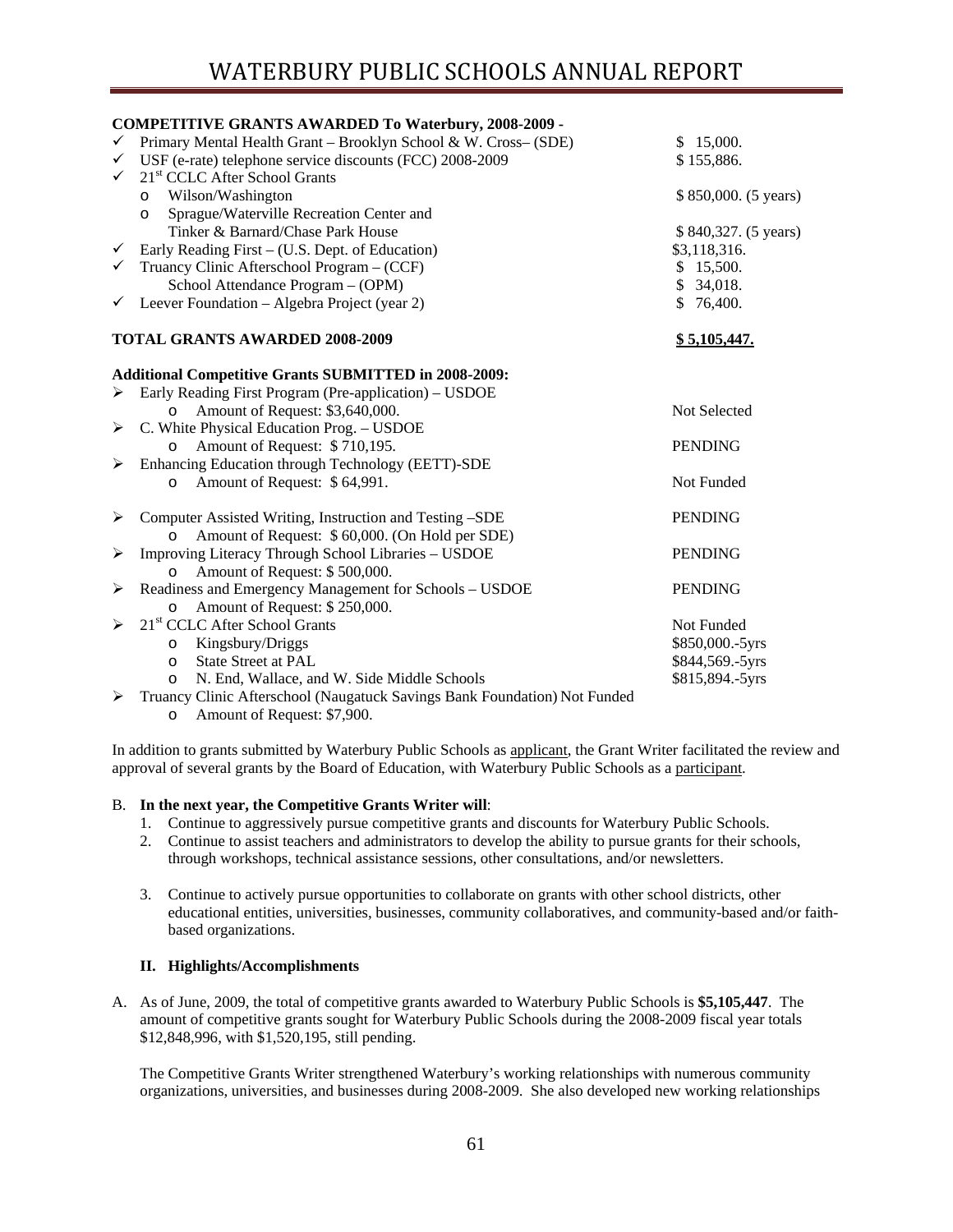with additional community organizations and with additional divisions of previous partner organizations on behalf of Waterbury Public Schools.

By developing and nurturing institutional relationships Waterbury continues to position itself well to take advantage of future competitive grants opportunities.

Additionally, once again this year the Competitive Grant Writer was named to the Executive Committee of the Waterbury Prevention Policy Board; the Executive Committee elected the grant writer to serve as Chair of the Waterbury Prevention Policy Board for a fourth year. This type of hands-on involvement with other youth serving providers in the community builds capacity within the educational and general community to seek and secure funds necessary to meet the goals of the Waterbury Public Schools. The Prevention Policy Board is gaining in recognition and the Executive Committee, chaired by the grant writer, has participated in developing one comprehensive community youth plan that includes the Waterbury DIP. The plan is called *Bridge to Success* and was announced publically at a Press Conference called by the Mayor on March 11, 2009.

- B. The Competitive Grants Writer met with teachers and administrators throughout the year by appointment to facilitate the development, writing, start-up, or continuation of competitive grants. The grant writer also presented "Just In Time" Grants Workshops I and II for teachers and school administrators in June, 2009. The timing of this workshop afforded educators an opportunity to learn about grants writing just before the summer months when they may have more free time to commit to grant development and grant writing.
- C. The Competitive Grants Writer facilitated consideration by the Superintendent and Board of Education of numerous grant funded projects in which Waterbury teachers and students were invited to participate. In this way Waterbury teachers and students were able to benefit from many additional grant funded programs.

#### **III. Strengths**

Competitive Grants continue to fund programs to support the District's four Goals concerning improving student achievement in literacy and numeracy, providing a safe/healthy environment, and involving parents/families in education. Grant projects were developed and proposed to improve teaching and learning in literacy and numeracy; to reduce truancy, absenteeism, drop-outs; and to involve parents in after-school programs. Through the use of USF Discounts obtained this year Waterbury has provided the City with substantial discounts for telephone service for the Education Department.

The continued pursuit of competitive grants by the Competitive Grants Writer will afford Waterbury teachers/administrators and students additional new opportunities to improve teaching and learning. In so doing, the Competitive Grants Office will continue to help Waterbury Public Schools to accomplish its mission of providing *all* students with opportunities "to maximize their skills and talents."

# **PERSONNEL DEPARTMENT, Annual Report 2008 2009 Ron Frost, Director**

In fiscal year 08-09 the office of Education Personnel supervised the recruitment, selection and appointment of 138 highly qualified teachers to replace teachers that resigned or retired or non-renewed or were promoted to higher positions. The average salary level for these new teachers was \$48,963 and came in under budget.

We continued efforts to monitor and control absenteeism rates resulting in a 4.3% reduction. This has reduced our expenditures for substitutes and temporary assignments by approximately \$100,000.

 Each new teacher was partnered with a trained and certified mentor teacher through an enhanced mentoring program. Numerous mentor teachers were recruited, trained and certified through district initiatives and incentives. New teacher orientation was conducted for all of the new hires to acclimate them to proper school procedures from Attendance Policy to Dress Code. All new staff were evaluated and supported in accordance with the Waterbury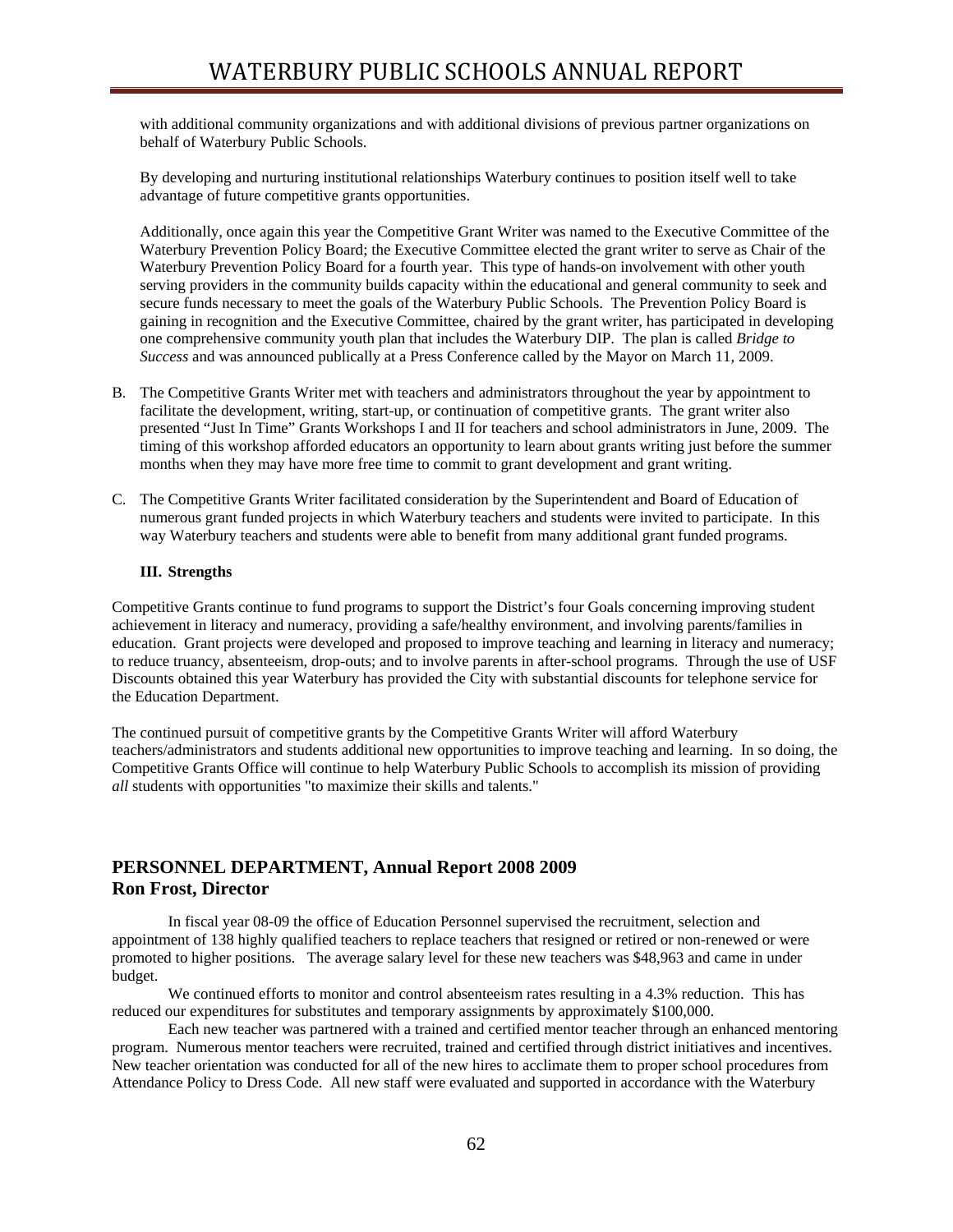Guidelines for Teacher Evaluation and Professional Development. Only teachers who demonstrated the potential for excellence were offered contracts for the 2009-2010 school year.

Fourteen administrative vacancies occurred for 2008-2009 as a result of retirements, resignations, transfers, promotions and expansion positions. All of these vacancies have been filled with qualified staff.

As part of our recruiting efforts, we participated in twelve career day fairs, including a "Teacher Fair" held at Rotella Magnet School, where candidates interested in employment with the Waterbury School District attended.

| <b>School/Department</b> | Subject/Grade              | # of New Teachers |
|--------------------------|----------------------------|-------------------|
| Bilingual                | Bilingual/TESOL            | 6                 |
| Elementary               | Literacy Facilitator       | 1                 |
| Elementary               | Grades Pre-K through 5     | 29                |
| Elementary               | Library Media              | 1                 |
| Elementary               | Guidance                   | 1                 |
| <b>High School</b>       | English                    | 6                 |
| <b>High School</b>       | <b>FCS</b>                 |                   |
| <b>High School</b>       | Guidance                   | 1                 |
| <b>High School</b>       | History                    | 1                 |
| <b>High School</b>       | Mathematics                | 6                 |
| <b>High School</b>       | Music                      | 1                 |
| <b>High School</b>       | Health/P.E.                | 5                 |
| <b>High School</b>       | Science                    | 6                 |
| <b>High School</b>       | <b>Social Studies</b>      |                   |
| <b>High School</b>       | Foreign Language           | 4                 |
| Middle School            | English/Language Arts      | 13                |
| Middle School            | Foreign Language           | 1                 |
| Middle School            | Guidance                   | 1                 |
| Middle School            | Library Media              | 1                 |
| Middle School            | Mathematics                | 9                 |
| Middle School            | Music                      | 1                 |
| Middle School            | Science                    | $\overline{7}$    |
| Middle School            | <b>Social Studies</b>      | 1                 |
| <b>Special Education</b> | Psychologist               | 5                 |
| <b>Special Education</b> | Social Worker              | 1                 |
| <b>Special Education</b> | Speech                     | 5                 |
| <b>Special Education</b> | Self-Contained or Resource | 23                |
|                          | Total                      | 138               |

## **2008-2009 Teacher Hires By Subject Area**

#### **Teachers Hired With Durational Permits (DSAP)**

 In certain circumstances, the Connecticut Department of Education, Bureau of Teacher Certification will issue temporary teaching certificates in subject areas where a school district is experiencing a shortage of suitable certified candidates. In order to qualify for a DSAP the applicant must: (1) successfully complete all three components of the Praxis I teacher examination or qualify for a waiver; (2) certify, through official transcripts, that he or she has successfully completed certain required undergraduate and/or graduate coursework in the content area for which the DSAP is sought; and (3) demonstrate that he or she is enrolled in a teacher preparation program to complete the remaining coursework and/or testing for teacher certification and new as of 7/1/06 DSAP candidates must pass the Praxis II in their content area. Furthermore, a school district must "sponsor" a DSAP applicant by demonstrating that no suitable certified applicants in the subject area could be hired despite reasonable recruiting efforts.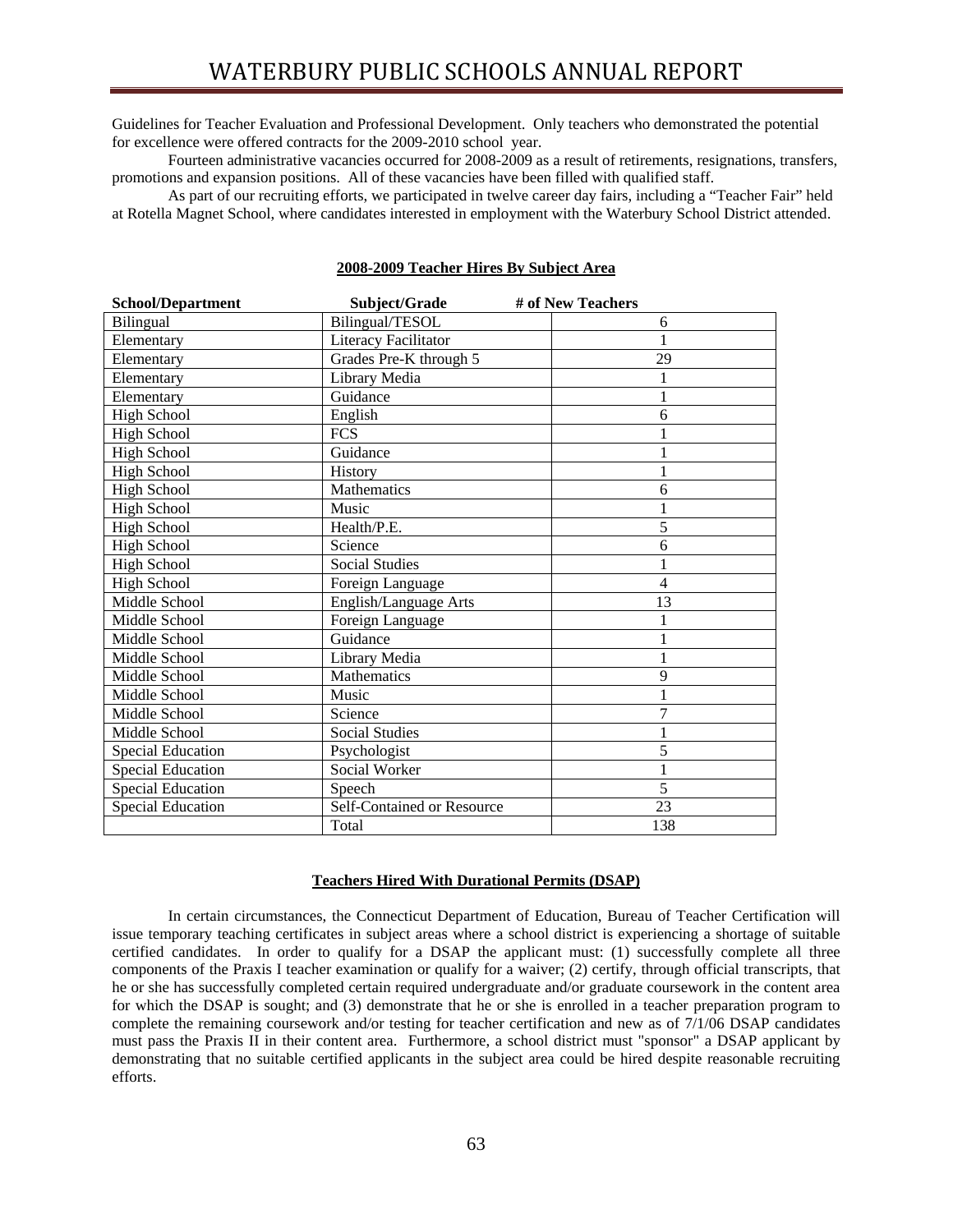For 2008-2009, fifteen new teachers were hired through the DSAP. This represented 11% of all new teachers hired in 2008-2009. DSAP teachers were hired in the content areas listed below.

| <b>Certification Area</b> | # of DSAPs |       |                          |
|---------------------------|------------|-------|--------------------------|
|                           | $07 - 08$  | 08-09 | <b>Difference</b>        |
| <b>Social Studies</b>     |            |       | $\overline{\phantom{0}}$ |
| Math (7-12)               |            | 4     | $+4$                     |
| Science $(7-12)$          |            |       |                          |
| Literacy                  |            |       | $+1$                     |
| Special Ed                | 4          | 5     | -1                       |
| <b>TESOL</b>              | 3          |       | $-3$                     |
| Reading                   |            |       | $+1$                     |
| Foreign Languages         | 2          |       | -1                       |
| $Pre-K$                   |            |       |                          |
| Library Media             |            |       | $+1$                     |
| Total                     | 12         | 15    | $+3$                     |
| % of new teachers         | 7%         | 11%   |                          |

## **Relevant Salary Data for Teachers Hired During 2008-2009**

63% of new teachers hired in 2008-2009 were placed at Step 1 of the salary schedule. The average starting salary for teachers hired during 2008-2009 was \$48,963. The budgeted salary for new teachers was **\$50,000**

# **Education Level of Teachers Hired During 2008-2009**

| Degree Held          | # of New Teachers | % of New Teachers |
|----------------------|-------------------|-------------------|
| <b>Bachelors</b>     | 56                | 40%               |
| <b>Masters</b>       | 66                | 48%               |
| 6 <sup>th</sup> Year | 15                | 11%               |
| Doctorate            |                   | 1%                |

## **2008-2009 TEACHER HIRES BY RACE/ETHNICITY**

| <b>Race/Ethnicity</b>  | # of Hires   | % of Total Hires |
|------------------------|--------------|------------------|
| Asian                  |              | 1%               |
| Hispanic               | 8            | 6%               |
| Black/African American | <sub>(</sub> | 4%               |
| Two or More Races      |              | 1%               |
| White/Caucasian        | 121          | 88%              |
| Total                  | 138          | 100%             |

Approximately 12% of teachers hired during 2008-2009 were minority.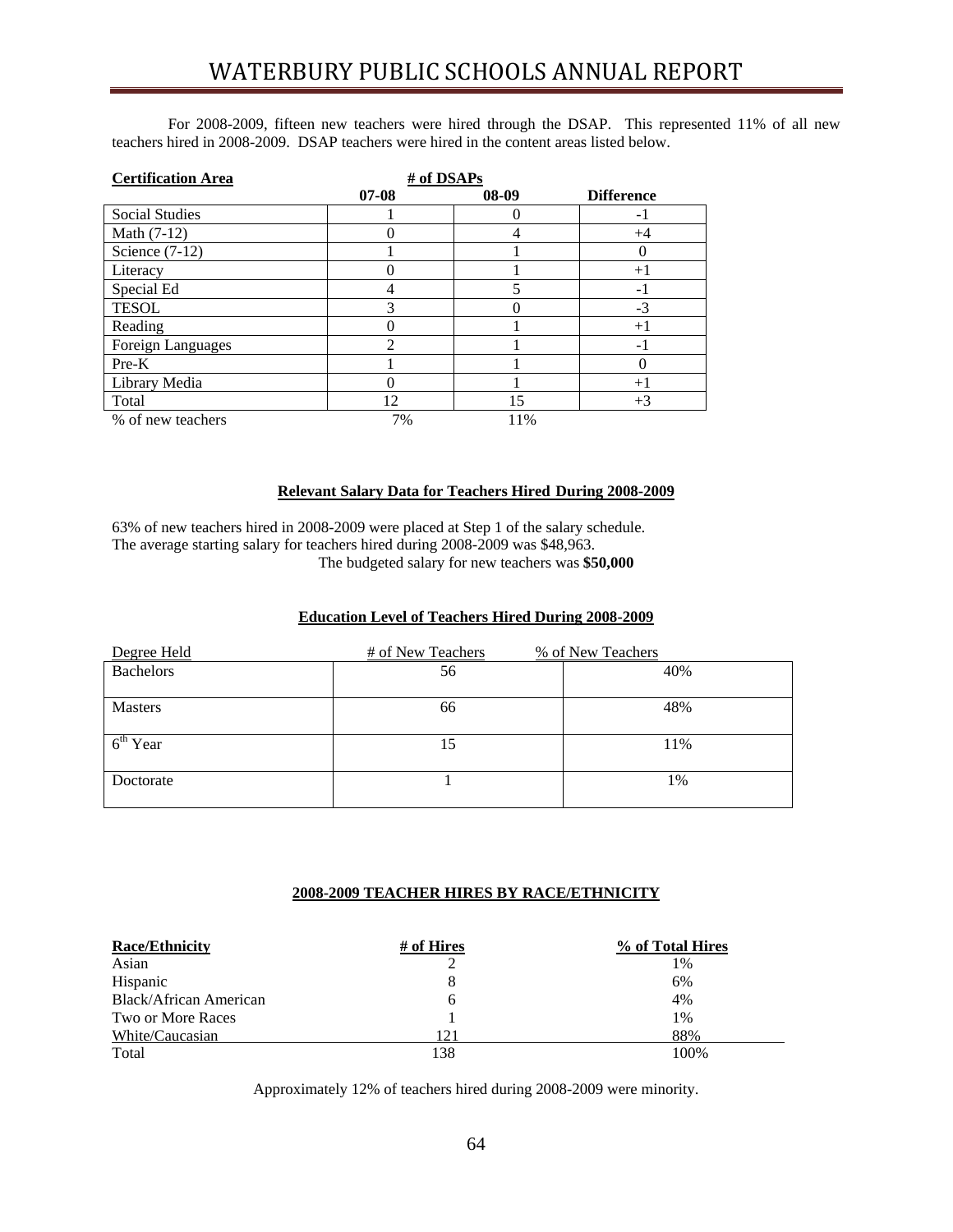# WATERBURY PUBLIC SCHOOLS ANNUAL REPORT

| <b>School/Department</b> | Subject/Grade              | # of Resignations/Deaths |
|--------------------------|----------------------------|--------------------------|
| Bilingual                | Bilingual/TESOL            |                          |
| Elementary               | Grades Pre-K through 5     | 11                       |
| Elementary               | Physical Education         |                          |
| Elementary               | Guidance                   | 2                        |
| <b>High School</b>       | Foreign Language           | $\overline{2}$           |
| <b>High School</b>       | English                    | 3                        |
| <b>High School</b>       | Health/Physical Education  | 3                        |
| <b>High School</b>       | Guidance                   | 2                        |
| <b>High School</b>       | Mathematics                | 8                        |
| <b>High School</b>       | Science                    | 4                        |
| Middle School            | English/Language Arts      | 4                        |
| Middle School            | Guidance                   |                          |
| Middle School            | <b>Social Studies</b>      |                          |
| Middle School            | Mathematics                | 6                        |
| Middle School            | Science                    | 5                        |
| <b>Elementary School</b> | Library/Media              |                          |
| <b>Elementary School</b> | Reading                    | $\overline{c}$           |
| Music                    | Elementary/Middle          | 2                        |
| <b>Special Education</b> | Psychologist               | 3                        |
| <b>Special Education</b> | Speech                     | $\overline{2}$           |
| <b>Special Education</b> | Self-Contained or Resource | 10                       |
|                          | Total                      | 75                       |

# **2008-2009 Teacher Resignations/Deaths**

# **2008-2009 Teacher Retirements/NonRenewals 08-09**

| <b>School/Department</b> | Subject/Grade              | # of Retirements/  |
|--------------------------|----------------------------|--------------------|
|                          |                            | <b>Nonrenewals</b> |
| Elementary               | Social Worker              |                    |
| Elementary               | Pre-K through 5            | 7                  |
| Elementary               | $Pre-K$                    | (non-renewal)      |
| <b>High School</b>       | <b>Consumer Science</b>    |                    |
| <b>High School</b>       | Tech Ed                    |                    |
| <b>High School</b>       | Math                       |                    |
| Middle School            | Math                       |                    |
| Middle School            | <b>Physical Education</b>  |                    |
| Middle School            | Language Arts              |                    |
| Middle School            | Spanish                    |                    |
| Middle School            | Tech Ed                    |                    |
| <b>Special Education</b> | School Psychologist        |                    |
| <b>Special Education</b> | Speech                     |                    |
| <b>Special Education</b> | Self-Contained or Resource | $\overline{2}$     |
| <b>Special Education</b> | Self-Contained or Resource | 4 (non-renewal)    |
| Middle School            | Math                       | 1 (non-renewal)    |
| Middle School            | <b>Physical Education</b>  | (non-renewal)      |
| <b>High School</b>       | Math                       | 1 (non-renewal)    |
| High School              | Physics                    | (non-renewal)<br>L |
| <b>High School</b>       | Spanish                    | (non-renewal)      |
|                          | Total                      | 30                 |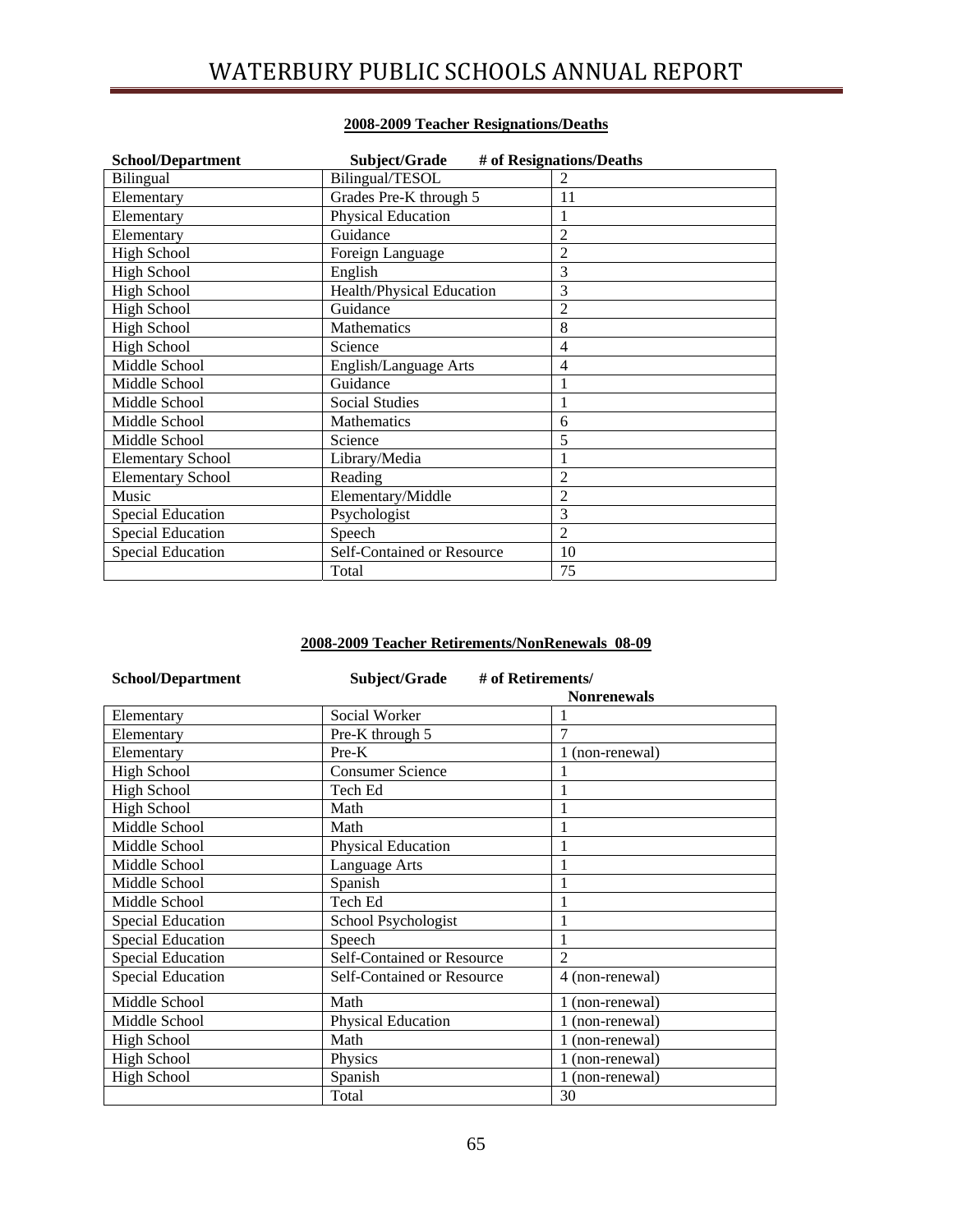#### **ADMINISTRATOR HIRING** 2008-2009

Fourteen administrative vacancies occurred for 2008-2009 as a result of retirements, resignations, transfers, promotions and expansion positions. All of these vacancies have been filled with qualified staff.

| <b>POSITION</b>                | <b>TRANSFER</b><br><b>REQUESTS</b> | <b>INTERVIEW</b> | <b>ANTICIPATED DATE OF</b><br><b>APPOINTMENT</b> |
|--------------------------------|------------------------------------|------------------|--------------------------------------------------|
| <b>Driggs Principal</b>        | None                               | 6/5/08           | 08/07/08                                         |
|                                |                                    |                  | Marc Ladin                                       |
| SVP at Chase                   | None                               | N/A              | 08/25/2008                                       |
|                                |                                    |                  | Amy Yost                                         |
| Supervisor of Special          | None                               | 9/4/08           | 09/16/2008                                       |
| Education                      |                                    |                  | <b>Robert Delaney</b>                            |
| <b>Brooklyn Principal</b>      | <b>Two Reviewed</b>                | 1/8/09           | 07/01/2009                                       |
|                                |                                    |                  | Patricia Frageau                                 |
| Regan Principal                | None                               | 4/23/09          | 7/1/09                                           |
|                                |                                    |                  | Noreen Buckley                                   |
| <b>Wilby Vice Principal</b>    | None                               | 2/19/09          | 07/01/09                                         |
|                                |                                    |                  | Michelle Baker                                   |
| Crosby Vice Principal          | None                               | 6/10/09          | 07/31/09                                         |
|                                |                                    |                  | Keith Byrd                                       |
| <b>Bucks Hill PreK</b>         | None                               | N/A              | 07/01/08                                         |
| <b>SVP-Special Education</b>   |                                    |                  | Melissa Blakeslee                                |
| SVP at Tinker                  | <b>Two Reviewed</b>                | 5/26/09          | 7/1/09                                           |
|                                |                                    |                  | Debra Ponte                                      |
| SVP at Bucks Hill              | None                               | N/A              | 8/10/09                                          |
|                                |                                    |                  | Angela Razza                                     |
| SVP at Walsh                   | None                               | N/A              | 8/24/09                                          |
|                                |                                    |                  | Pending                                          |
| <b>Supervisor of Special</b>   | None                               | 5/5/09           | 7/1/09                                           |
| Education                      |                                    |                  | Wendie Dawiczyk                                  |
| <b>Supervisor of Special</b>   | None                               | 5/7/09           | 7/1/09                                           |
| Education                      |                                    |                  | <b>Denise Derenches</b>                          |
| <b>Wallace House Principal</b> | None                               | 6/11/08          | 7/22/08                                          |
|                                |                                    |                  | Donald Rapuano                                   |

# **MINORITY HIRING REPORT RON FROST, PERSONNEL DIRECTOR**

Summary:

Approximately 13% of teachers hired during 2004-2005 were minority. Approximately 19% of teachers hired during 2005-2006 were minority. Approximately 15% of teachers hired during 2006-2007 were minority. Approximately 10% of teachers hired during 2007-2008 were minority. Approximately 12% of teachers hired during 2008-2009 were minority.

Over the last five years approximately 13.8% of teachers hired were minority.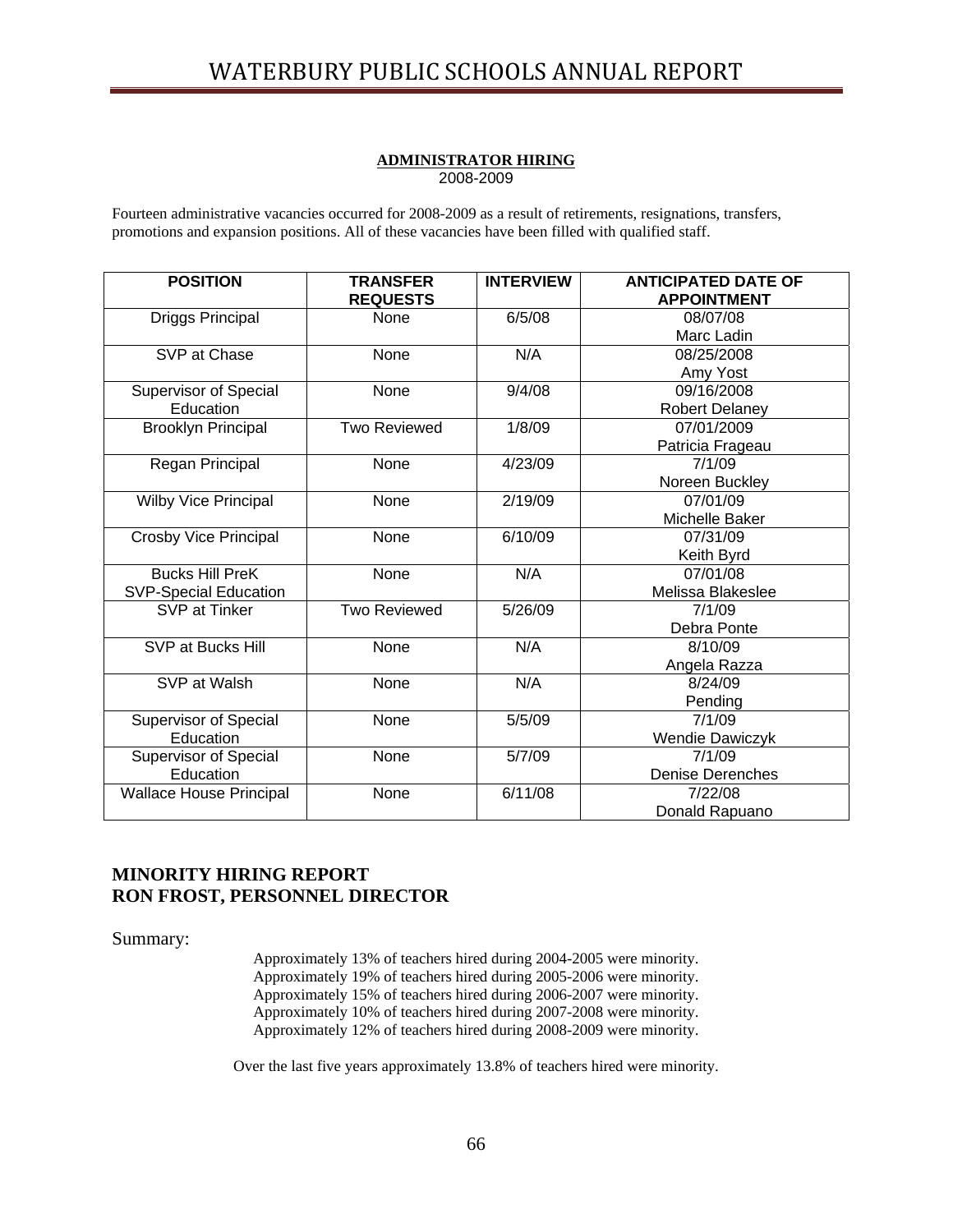# WATERBURY PUBLIC SCHOOLS ANNUAL REPORT

## **2004-2005 TEACHER HIRES BY RACE/ETHNICITY**

| <b>Race/Ethnicity</b>         | # of Hires | % of Total Hires |
|-------------------------------|------------|------------------|
| Asian                         |            | 2%               |
| Hispanic                      | 12         | 4%               |
| <b>Black/African American</b> | 20         | 7%               |
| White/Caucasian               | 242        | 87%              |
| Total                         | 279        | 100%             |

Approximately 13% of teachers hired during 2004-2005 were minority.

## **2005-2006 TEACHER HIRES BY RACE/ETHNICITY**

| <b>Race/Ethnicity</b>  | # of Hires | % of Total Hires |
|------------------------|------------|------------------|
| Asian                  |            | 0%               |
| Hispanic               | 12         | 15%              |
| Black/African American |            | 4%               |
| White/Caucasian        | 65         | 81%              |
| Total                  | 80         | 100%             |

Approximately 19% of teachers hired during 2005-2006 were minority.

## **2006-2007 TEACHER HIRES BY RACE/ETHNICITY**

| <b>Race/Ethnicity</b>         | # of Hires                                                       | % of Total Hires |
|-------------------------------|------------------------------------------------------------------|------------------|
| Asian                         |                                                                  | 0%               |
| Hispanic                      |                                                                  | 8%               |
| <b>Black/African American</b> |                                                                  | 7%               |
| White/Caucasian               | 84                                                               | 85%              |
| Total                         | 99                                                               | 100\%            |
|                               | Approximately 15% of teachers hired during 2006 2007 were minori |                  |

Approximately 15% of teachers hired during 2006-2007 were minority.

## **2007-2008 TEACHER HIRES BY RACE/ETHNICITY**

| <b>Race/Ethnicity</b>  | # of Hires | % of Total Hires |
|------------------------|------------|------------------|
| Asian                  |            | 1%               |
| Hispanic               |            | 4%               |
| Black/African American |            | 5%               |
| White/Caucasian        | 156        | 90%              |
| Total                  | 173        | 100\%            |

Approximately 10% of teachers hired during 2007-2008 were minority.

## **2008-2009 TEACHER HIRES BY RACE/ETHNICITY**

| <b>Race/Ethnicity</b>         | # of Hires | % of Total Hires |
|-------------------------------|------------|------------------|
| Asian                         |            | $1\%$            |
| Hispanic                      |            | 6%               |
| <b>Black/African American</b> | 6          | 4%               |
| Two or More Races             |            | $1\%$            |
| White/Caucasian               | 121        | 88%              |
| Total                         | 138        | 100%             |

Approximately 12% of teachers hired during 2008-2009 were minority.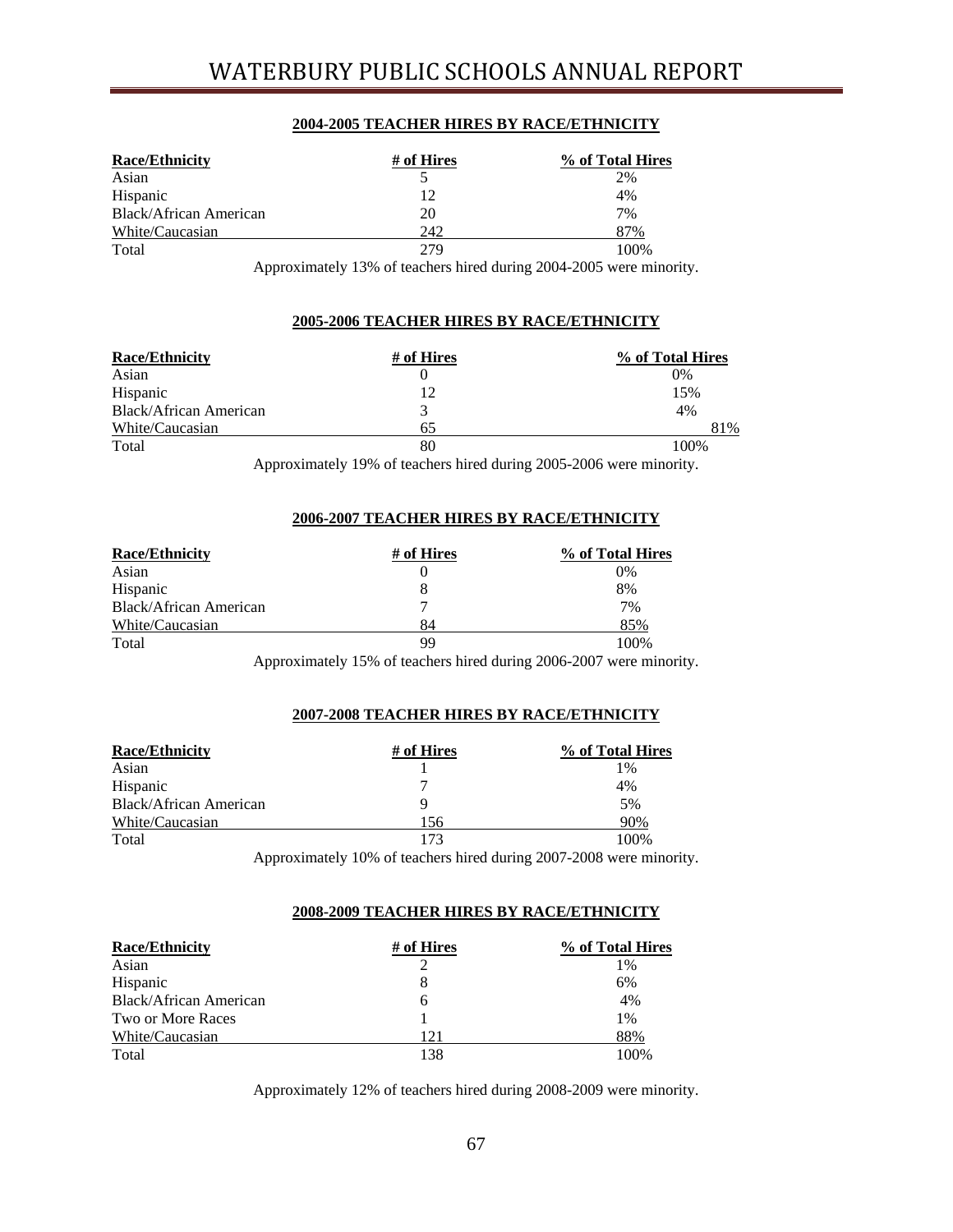# **SCHOOL / COMMUNITY RELATIONS Annual Report Nancy Dzija Vaughan, APR, Coordinator**

## **I. GOALS:**

## **a. Accomplishment of Goals 2008-2009**

## **Goal #1 – Improve school and district communication with parents**

This year, as part of the District Improvement Plan implementation process, the School / Community Relations Coordinator helped compile the results of two parent surveys. One was administered in October and the other, with expanded questions, was administered in April. The response to the second survey in particular was phenomenal, and the Coordinator was responsible for taking results from individual schools and compiling it, then comparing the results to the October survey and analyzing the two. The results assisted the district in evaluating communications efforts made throughout the school year as concerning parents, especially those efforts made by the Parent Liaisons. In order to improve communication to parents, the Parent Liaisons had been meeting regularly throughout the year to compare best practices. As part of this process, the Coordinator met periodically with the Parent Liaisons to listen to their concerns and to provide tips for more effective communication with parents. One month, for example, the discussion centered on the new IRIS phone system and how parent liaisons and schools could contact parents to advise them about upcoming events or other positive activities going on in the schools. In addition, the Coordinator searched for helpful information to add to the web site for parents and recommended the inclusion of The Parent Institute's web page offerings. This includes video and articles for parents on how to help their children succeed in school, including Tips of the Day.

 The coordinator also periodically provided school administrators and staff with "communication tips" on such topics as improving communications with parents and how to improve school newsletters, and it encouraged schools to provide pictures and stories for the newspaper and district newsletter.

## **Goal #2 – Assist district in meeting its goals to improve student achievement, especially in literacy and numeracy**

As a result of last year's recruitment efforts and ongoing recruitment this year, the Waterbury Mentor Program placed many new mentors in our schools, but unfortunately also lost many existing mentors due to company lay-offs in major participating firms. Existing mentors continue to praise the program, however, and vow to help recruit friends and family to volunteer.<br>In addition to this program which provides assistance to select students directly, the Coordinator also served as a

member of the District Improvement Plan Executive Committee and continued to provide communication tips to school staff. Improvements in communication is one key to helping students achieve. Research shows that districts with an effective, proactive communication program as a whole do better than districts without such a program. Also, one school noticed the information for parents provided on the district web site and requested permission to utilize materials for its Positive Behavior Support staff training.

## **Goal #3 – Increase use of district web site in order to provide greater information to parents, staff and the community**

The School / Community Relations Coordinator continued to play a major role in the district's web site by updating it regularly to allow visitors up-to-the-minute information on district news. This includes the maintenance and update of the district pages, the Board of Education sub-site and the Office of the Superintendent sub-site. The new staff and parents page sections were both expanded to provide even greater information to these two groups, including the new Parents Institute link mentioned in Goal #1. Full-length video programs are now available via links to Dreamhost. These video programs include episodes of *Spotlight on Schools*, the Gilmartin and Duggan School ground-breaking ceremonies, and student and district activities, including Olympics of the Mind, a Poetry Buzz at Maloney School, and the Teacher of the Year ceremony. More video will be added as it is created. One feature of the web site allows questions to be directed to one of five staff members, and questions about the school district or policies have been coming to the School Community Relations Coordinator for quick response. Communication coming into the district via this "contact us" page has continued to increase. Questions have ranged from school placement to concerns about bus stops to the availability of special programs, such as after-school or tutoring assistance. Most responses are made within 24 hours of the original post.

The district web site serves as a major marketing arm for the Waterbury Public Schools and the city in enticing businesses and potential employees to relocate to Waterbury. Over the course of the past year, several contacts were made to the School / Community Relations office from out-of-state companies or individuals seeking additional information about the Waterbury Public School district, some of which specifically referenced the web site or previous contacts with the Coordinator (through her memberships with national organizations).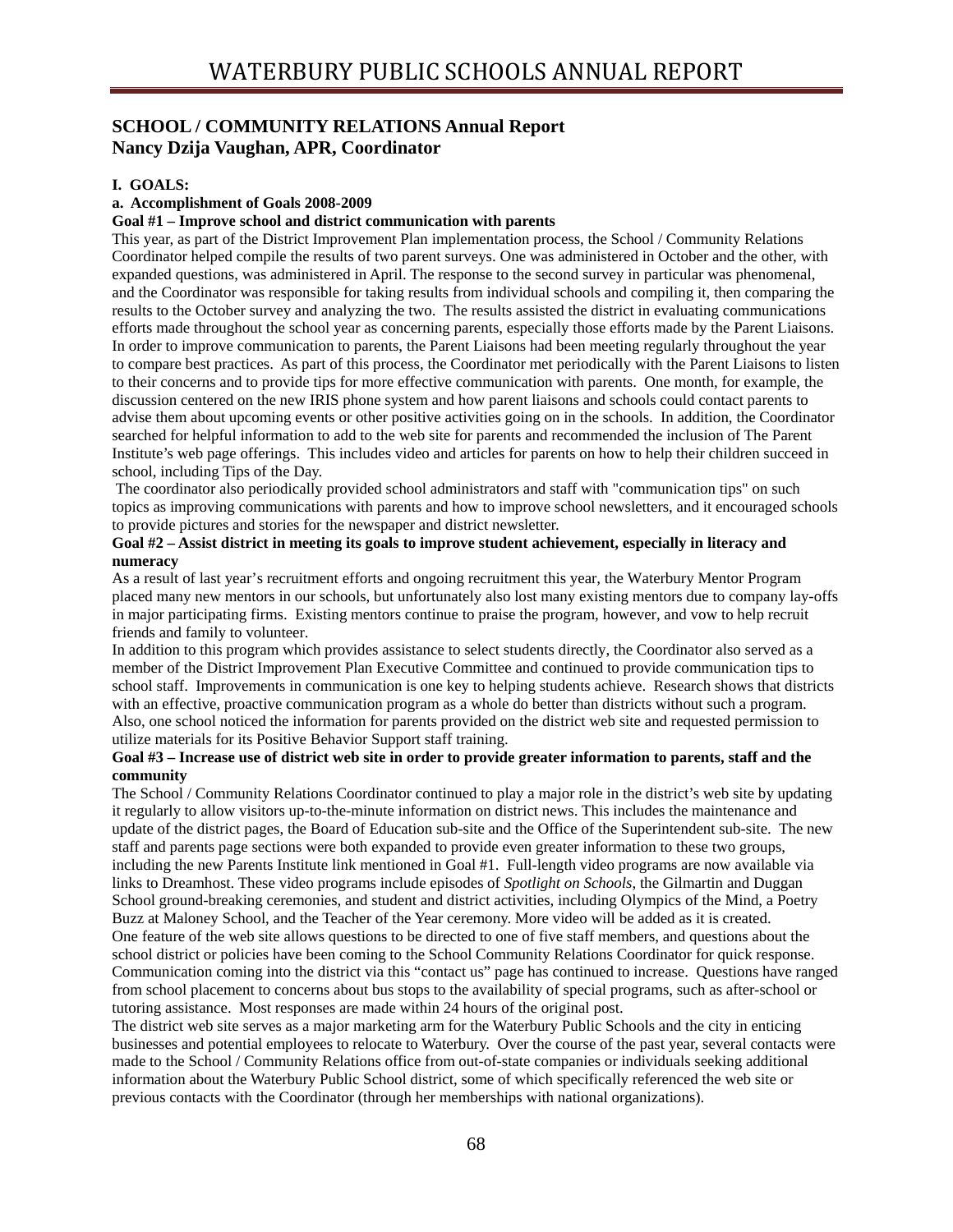# **Goal #4 – Improve communications between staff and district**

The School / Community Relations office addressed this issue in several ways: it continues to feature staff accomplishments as part of the district newsletter and the educational access channel; it continues to regularly communicate with staff on issues identified as important in previous research, and it encourages staff to provide feedback to the office on various issues. In addition, the Coordinator provides information when requested to staff and parents. Recent examples include requests for school board policies (from parents), request (from Human Resources) for past articles on teacher absenteeism (2005), and requests (from web site) on district testing statistics. Also, provides information on schools or education issues to community groups when requested (recent examples: Parent Leadership Training Institute, Parents Supporting Educational Excellence, UDI-North End Community Group)

## **Goal #5 – Improve on district's positive image in the community**

The School / Community Relations Coordinator continued to utilize various media sources to publicize new educational initiatives and to highlight district accomplishments, including newspaper, video, the district web site, the district newsletter, and word-of-mouth out to the community. The School / Community Relations Coordinator presented well-received workshops at two national conferences in July of 2008 and is scheduled to present a third workshop here in Connecticut in November of 2009 Anecdotally, the district's image has improved dramatically with all stakeholders over the past several years.

As mentioned in Goal #3, the district web site serves as a major marketing arm for the Waterbury Public Schools and the city in enticing businesses and potential employees to relocate to Waterbury. Over the course of the past year, several contacts were made to the School / Community Relations office from out-of-state companies or individuals seeking additional information about the Waterbury Public School district, some of which specifically referenced the web site or previous contacts with the Coordinator (through her memberships with national organizations).

## **b. Goals for 2009-20010**

## **Goal #1 – Improve school and district communication with parents**

The Coordinator will continue to provide staff with tips based on best practices gathered from such sources as the National School Public Relations Association. She will continue to encourage schools and parent liaisons to use all media to connect with parents, especially the district's education access channel and other district-controlled sources. She will continue the practice begun last year of holding smaller focus groups within selected schools to determine new strategies for communications with parents, so that she may continue to produce and expand on current district communication strategies.

## **Goal #2 – Assist district in meeting its goals to improve student achievement, especially in literacy and numeracy**

Utilizing proven recruitment strategies, the Coordinator will continue to seek new volunteers to serve as mentors for the district's students. She will train new and existing mentors in the use of developmental assets to enhance services provided. She will also provide assistance to the district's DIP Executive Committee and administrators to increase support for schools and school initiatives. This assistance will include ongoing publicity and recognition efforts as well as efforts to improve parent involvement, a key ingredient for student success.

## **Goal #3 – Increase use of district web site in order to provide greater information to parents, staff and the community**

The Coordinator will continue to expand content on the district's new web site to make it more informative as well as more up-to-date in its information. The goal this year will be to post new "news stories" on the front page an average of once per week.

## **Goal #4 – Improve communications between staff and district**

The Coordinator will continue regular positive contact with staff as well as improve the amount and types of information staff may receive directly form the district's web site and other sources.

## **Goal #5 – Improve on district's positive image in the community**

The Coordinator will continue to capitalize on district achievements through the use of all media and through partnerships with area businesses and neighborhood / community groups. This year it is hoped that the school district will implement a "key communicators" program, which will enable the district to maintain ongoing contact with key community leaders throughout the year.

## **II. HIGHLIGHTS from 2008-2009**

 One highlight was the continued redesign of the district web site. New content areas were created, and additional information posted. This year Video was added, along with links to The Parents Institute web-based